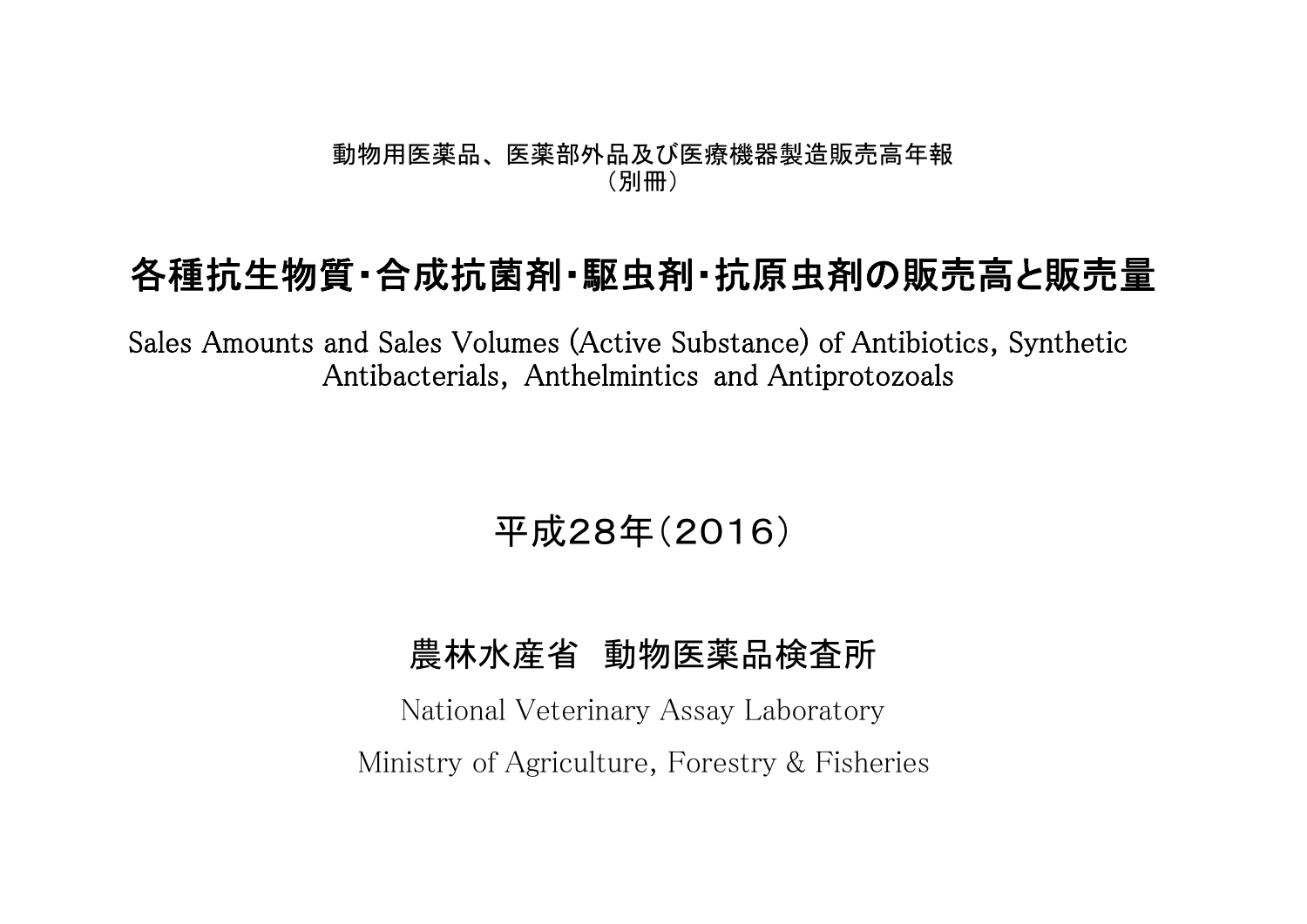#### 各種抗生物質・合成抗菌剤・駆虫剤・抗原虫剤の販売高と販売量

Sales Amounts and Sales Volumes (Active Substance) of Antibiotics, Synthetic Antibacterials, Anthelmintics and Antiprotozoals

| 系統名<br>Class |                                            |                       | 投与経路<br>Route of administration               | (千円)<br>Sales amount<br>(41,000) | (Kg)<br>Amount of pure<br>active substance<br>(Kg) | 肉用牛<br>Beef<br>Cattle                                                                                                                                                                                                                                                                                                                                             | 乳用牛<br>Dairy<br>Cow | 馬<br>Horse | 豚<br>Pig | 肉用鶏<br>Broiler | 採卵鶏<br>Layer | 犬・猫<br>Dog/Cat | 水産用<br>(淡水)<br>Fish<br>(Freshwater)              | 水産用<br>(海水)<br>Fish<br>(Seawater)                       | 観賞魚<br>Ornamental<br>Fish | その他<br>Others |
|--------------|--------------------------------------------|-----------------------|-----------------------------------------------|----------------------------------|----------------------------------------------------|-------------------------------------------------------------------------------------------------------------------------------------------------------------------------------------------------------------------------------------------------------------------------------------------------------------------------------------------------------------------|---------------------|------------|----------|----------------|--------------|----------------|--------------------------------------------------|---------------------------------------------------------|---------------------------|---------------|
| アミノグリコシド系    | 硫酸アプラマイシン                                  | Apramycin sulfate     | 経口 Oral                                       |                                  | 2,231.6                                            | 0.0                                                                                                                                                                                                                                                                                                                                                               | 0.0                 | 0.0        | 100      | 0.0            | 0.0          | 0.0            | 0.0                                              | 0.0                                                     | 0.0                       | 0.0           |
|              |                                            |                       | 成分·計 Total                                    |                                  | 2,231.6                                            |                                                                                                                                                                                                                                                                                                                                                                   |                     |            |          |                |              |                |                                                  |                                                         |                           |               |
|              | 硫酸カナマイシン                                   | Kanamycin sulfate     | 経口 Oral                                       |                                  | 5,731.2                                            | 0.0                                                                                                                                                                                                                                                                                                                                                               | 0.0                 | 0.0        | 50.0     | 50.0           | 0.0          | 0.0            | 0.0                                              | 0.0                                                     | 0.0                       | 0.0           |
|              |                                            |                       | 注射 Injection                                  |                                  | 3.774.0                                            | 17.6                                                                                                                                                                                                                                                                                                                                                              | 31.2                | 0.0        | 29.3     | 18.7           | 3.2          | 0.0            | 0.0                                              | 0.0                                                     | 0.0                       | 0.0           |
|              |                                            |                       | 注入·挿入 Infusion                                |                                  | 57.5                                               | 0.0                                                                                                                                                                                                                                                                                                                                                               | 100                 | 0.0        | 0.0      | 0.0            | 0.0          | 0.0            | 0.0                                              | 0.0                                                     | 0.0                       | 0.0           |
|              |                                            |                       | その他 Others                                    |                                  | 54.2                                               | 0.0                                                                                                                                                                                                                                                                                                                                                               | 0.0                 | 0.0        | 100      | 0.0            | 0.0          | 0.0            | 0.0                                              | 0.0                                                     | 0.0                       | 0.0           |
|              |                                            |                       | 成分·計 Total                                    |                                  | 9.616.9                                            |                                                                                                                                                                                                                                                                                                                                                                   |                     |            |          |                |              |                |                                                  |                                                         |                           |               |
|              | 硫酸ゲンタマイシン                                  | Gentamicin sulfate    | 経口 Oral                                       |                                  | 12.1                                               | 0.0                                                                                                                                                                                                                                                                                                                                                               | 10.0                | 0.0        | 90.0     | 0.0            | 0.0          | 0.0            | 0.0                                              | 0.0                                                     | 0.0                       | 0.0           |
|              |                                            |                       | 注射 Injection                                  |                                  | 2.9                                                | 0.0                                                                                                                                                                                                                                                                                                                                                               | 0.0                 | 0.0        | 0.0      | 0.0            | 0.0          | 100            | 0.0                                              | 0.0                                                     | 0.0                       | 0.0           |
|              |                                            |                       | その他 Others                                    |                                  | 12.8                                               | 0.0                                                                                                                                                                                                                                                                                                                                                               | 0.0                 | 0.0        | 0.0      | 0.0            | 0.0          | 100            | 0.0                                              | 0.0                                                     | 0.0                       | 0.0           |
|              |                                            |                       | 成分·計 Total                                    |                                  | 27.8                                               |                                                                                                                                                                                                                                                                                                                                                                   |                     |            |          |                |              |                |                                                  |                                                         |                           |               |
|              | 硫酸ジヒドロストレプトマイシン                            | sulfate               | 注射 Injection                                  |                                  | 3,299.5                                            | 30.7                                                                                                                                                                                                                                                                                                                                                              | 30.7                | 8.1        | 18.2     | 0.7            | 0.0          | 11.5           | 0.0                                              | 0.0                                                     | 0.0                       | 0.0           |
|              |                                            |                       | 注入·挿入 Infusion                                |                                  | 538.6                                              | 0.0                                                                                                                                                                                                                                                                                                                                                               | 100                 | 0.0        | 0.0      | 0.0            | 0.0          | 0.0            | 0.0                                              | 0.0                                                     | 0.0                       | 0.0           |
|              |                                            |                       | 成分·計 Total                                    |                                  | 3,838.1                                            |                                                                                                                                                                                                                                                                                                                                                                   |                     |            |          |                |              |                |                                                  |                                                         |                           |               |
|              | 硫酸ストレプトマイシン                                | Streptomycin sulfate  | 経口 Oral                                       |                                  | 32,032.1                                           |                                                                                                                                                                                                                                                                                                                                                                   | 0.2                 | 0.0        | 74.0     | 25.6           |              | 0.0            | 0.0                                              | 0.0                                                     | 0.0                       | 0.0           |
|              |                                            |                       | 成分·計 Total                                    |                                  | 32,032.1                                           |                                                                                                                                                                                                                                                                                                                                                                   |                     |            |          |                |              |                |                                                  |                                                         |                           |               |
|              | 硫酸フラジオマイシン                                 | Fradiomycin sulfate   | 経口 Oral                                       |                                  | 73.9                                               | 40.0                                                                                                                                                                                                                                                                                                                                                              | 60.0                | 0.0        | 0.0      | 0.0            | 0.0          | 0.0            | 0.0                                              | 0.0                                                     | 0.0                       | 0.0           |
|              |                                            |                       | 注入·挿入 Infusion                                |                                  | 31.5                                               | 0.0                                                                                                                                                                                                                                                                                                                                                               | 100                 | 0.0        | 0.0      | 0.0            | 0.0          | 0.0            | 0.0                                              | 0.0                                                     | 0.0                       | 0.0           |
|              |                                            |                       | 経皮 Cutaneous                                  |                                  | 11.3                                               | 0.0                                                                                                                                                                                                                                                                                                                                                               | 0.0                 | 0.0        | 0.0      | 0.0            | 0.0          | 100            | 0.0                                              | 0.0                                                     | 0.0                       | 0.0           |
|              |                                            |                       | 成分·計 Total                                    |                                  | 116.6                                              |                                                                                                                                                                                                                                                                                                                                                                   |                     |            |          |                |              |                |                                                  |                                                         |                           |               |
|              |                                            |                       |                                               |                                  | 47,863                                             |                                                                                                                                                                                                                                                                                                                                                                   |                     |            |          |                |              |                |                                                  |                                                         |                           |               |
|              | セファゾリン                                     | Cefazolin             | 注入·挿入 Infusion                                |                                  | 836.8                                              | 0.0                                                                                                                                                                                                                                                                                                                                                               | 100                 | 0.0        | 0.0      | 0.0            | 0.0          | 0.0            | 0.0                                              | 0.0                                                     | 0.0                       | 0.0           |
|              |                                            |                       | 成分·計 Total                                    |                                  | 836.8                                              |                                                                                                                                                                                                                                                                                                                                                                   |                     |            |          |                |              |                |                                                  |                                                         |                           |               |
|              | セファゾリンナトリウム                                | Cefazolin sodium      | 注射 Injection                                  |                                  | 1,476.3                                            | 18.5                                                                                                                                                                                                                                                                                                                                                              | 81.5                | 0.0        | 0.0      | 0.0            |              | 0.0            | 0.0                                              | 0.0                                                     | 0.0                       | 0.0           |
|              |                                            |                       | 成分·計 Total                                    |                                  | 1,476.3                                            |                                                                                                                                                                                                                                                                                                                                                                   |                     |            |          |                |              |                |                                                  |                                                         |                           |               |
|              | セファピリンナトリウム                                | Cefapirin sodium      | 注入·挿入 Infusion                                |                                  | 37.5                                               | 0.0                                                                                                                                                                                                                                                                                                                                                               | 100                 | 0.0        | 0.0      | 0.0            |              | 0.0            | 0.0                                              | 0.0                                                     | 0.0                       | 0.0           |
|              |                                            |                       | 成分·計 Total                                    |                                  | 37.5                                               |                                                                                                                                                                                                                                                                                                                                                                   |                     |            |          |                |              |                |                                                  |                                                         |                           |               |
|              | セファピリンベンザチン                                | Cephapirin benzathine | 注入·挿入 Infusion                                |                                  | 0.0                                                |                                                                                                                                                                                                                                                                                                                                                                   | 0.0                 | 0.0        | 0.0      | 0.0            |              | 0.0            | 0.0                                              | 0.0                                                     | 0.0                       | 0.0           |
|              |                                            |                       | 成分·計 Total                                    |                                  | 0.0                                                |                                                                                                                                                                                                                                                                                                                                                                   |                     |            |          |                |              |                |                                                  |                                                         |                           |               |
|              | セファレキシン                                    | Cephalexin            | 経口 Oral                                       |                                  | 2,887.7                                            | 0.0                                                                                                                                                                                                                                                                                                                                                               | 0.0                 | 0.0        | 0.0      | 0.0            |              | 100            | 0.0                                              | 0.0                                                     | 0.0                       | 0.0           |
|              |                                            |                       |                                               |                                  | 2,887.7                                            |                                                                                                                                                                                                                                                                                                                                                                   |                     |            |          |                |              |                |                                                  |                                                         |                           |               |
|              | Aminoglycosides<br>セフェム系<br>Cephalosporins |                       | 区分<br>Active substance<br>Dihydrostreptomycin | 系統名·計 Class Total                | 成分·計 Total                                         | 販売高金額 原末換算量<br>110.980<br>110,980<br>86,628<br>259.993<br>34,414<br>6,500<br>387.535<br>24,894<br>12,618<br>269,638<br>307,150<br>104,358<br>130,307<br>234,665<br>275,498<br>275,498<br>10,550<br>10.060<br>123,348<br>143,958<br>1,459,787<br>668.604<br>668,604<br>246,559<br>246.559<br>35,575<br>35,575<br>$\mathbf 0$<br>$\mathbf{0}$<br>370,142<br>370,142 | 0.2<br>0.0          |            |          |                |              |                | 対象動物別推定割合 (%)<br>0.0<br>0.0<br>0.0<br>0.0<br>0.0 | Estimated Percentages of Sales for Each Animals Species |                           |               |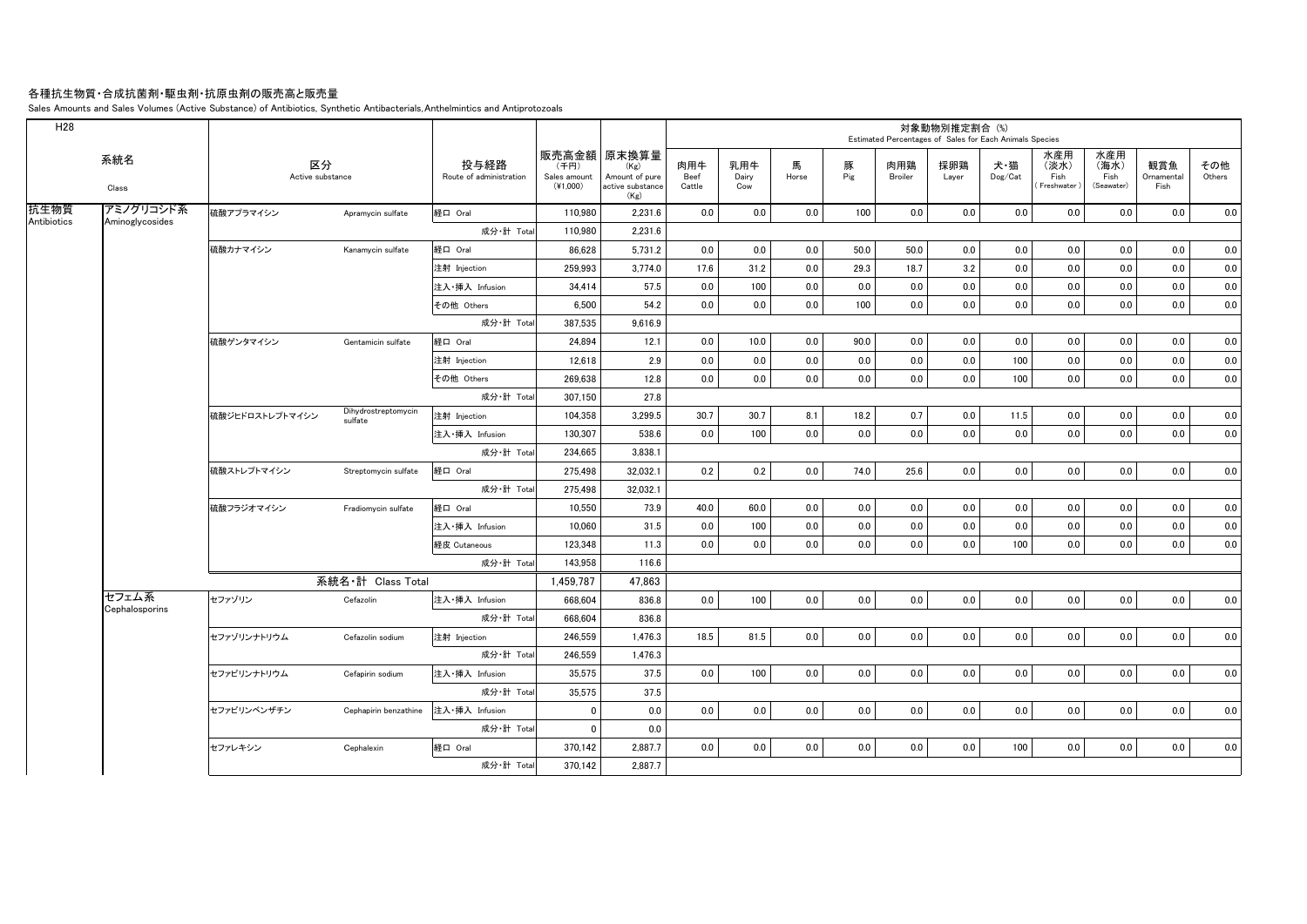|                            |                                                     |                       |                                 |                                  |                                                                   |                       |                     |              |          | Estimated Percentages of Sales for Each Animals Species | 対象動物別推定割合 (%) |                |                                   |                                   |                           |               |
|----------------------------|-----------------------------------------------------|-----------------------|---------------------------------|----------------------------------|-------------------------------------------------------------------|-----------------------|---------------------|--------------|----------|---------------------------------------------------------|---------------|----------------|-----------------------------------|-----------------------------------|---------------------------|---------------|
| 系統名<br>Class               | 区分<br>Active substance                              |                       | 投与経路<br>Route of administration | (千円)<br>Sales amount<br>(41,000) | 販売高金額 原末換算量<br>(Kg)<br>Amount of pure<br>active substance<br>(Kg) | 肉用牛<br>Beef<br>Cattle | 乳用牛<br>Dairy<br>Cow | 馬<br>Horse   | 豚<br>Pig | 肉用鶏<br>Broiler                                          | 採卵鶏<br>Layer  | 犬・猫<br>Dog/Cat | 水産用<br>(淡水)<br>Fish<br>Freshwater | 水産用<br>(海水)<br>Fish<br>(Seawater) | 観賞魚<br>Ornamental<br>Fish | その他<br>Others |
|                            | セファロニウム                                             | Cephalonium           | 注入·挿入 Infusion                  | 192,675                          | 169.1                                                             | 0.0                   | 100                 | 0.0          | 0.0      | 0.0                                                     | 0.0           | 0.0            | 0.0                               | 0.0                               | 0.0                       | 0.0           |
|                            |                                                     |                       | 成分·計 Total                      | 192,675                          | 169.1                                                             |                       |                     |              |          |                                                         |               |                |                                   |                                   |                           |               |
|                            | セフォベシンナトリウム                                         | Cefovecin sodium      | 注射 Injection                    | 1.718.933                        | 65.0                                                              | 0.0                   | 0.0                 | 0.0          | 0.0      | 0.0                                                     | 0.0           | 100            | 0.0                               | 0.0                               | 0.0                       | 0.0           |
|                            |                                                     |                       | 成分·計 Total                      | 1,718,933                        | 65.0                                                              |                       |                     |              |          |                                                         |               |                |                                   |                                   |                           |               |
|                            | セフチオフルナトリウム                                         | Ceftiofur sodium      | 注射 Injection                    | 815,643                          | 611.5                                                             | 10.0                  | 10.0                | 0.0          | 80.0     | 0.0                                                     | 0.0           | 0.0            | 0.0                               | 0.0                               | 0.0                       | 0.0           |
|                            |                                                     |                       | 成分·計 Total                      | 815,643                          | 611.5                                                             |                       |                     |              |          |                                                         |               |                |                                   |                                   |                           |               |
|                            | セフロキシムナトリウム                                         | Cefuroxime sodium     | 注入·挿入 Infusion                  | 98.926                           | 164.1                                                             | 0.0                   | 100                 | 0.0          | 0.0      | 0.0                                                     | 0.0           | 0.0            | 0.0                               | 0.0                               | 0.0                       | 0.0           |
|                            |                                                     |                       | 成分·計 Tota                       | 98.926                           | 164.1                                                             |                       |                     |              |          |                                                         |               |                |                                   |                                   |                           |               |
|                            | 硫酸セフキノム                                             | Cefquinome sulfate    | 注射 Injection                    | 58.939                           | 40.3                                                              | 42.5                  | 57.5                | 0.0          | 0.0      | 0.0                                                     | 0.0           | 0.0            | 0.0                               | 0.0                               | 0.0                       | 0.0           |
|                            |                                                     |                       | 成分·計 Total                      | 58.939                           | 40.3                                                              |                       |                     |              |          |                                                         |               |                |                                   |                                   |                           |               |
|                            | セフポドキシムプロキセチル                                       | Cefpodoxime proxetil  | 経口 Oral                         | 129,540                          | 165.2                                                             | $0.0\,$               | 0.0                 | 0.0          | 0.0      | 0.0                                                     | 0.0           | 100            | 0.0                               | 0.0                               | 0.0                       | 0.0           |
|                            |                                                     |                       | 成分·計 Total                      | 129,540                          | 165.2                                                             |                       |                     |              |          |                                                         |               |                |                                   |                                   |                           |               |
|                            | 系統名·計 Class Total                                   |                       | 4.335.535                       | 6.454                            |                                                                   |                       |                     |              |          |                                                         |               |                |                                   |                                   |                           |               |
| テトラサイクリン系<br>Tetracyclines | アルキルトリメチルアンモニウムカル Oxytetracycline<br>シウムオキシテトラサイクリン | quaternary salts      | 経口 Oral                         | 47.384                           | 5.452.0                                                           | 0.0                   | 0.0                 | 0.0          | 0.0      | 0.0                                                     | 0.0           | 0.0            | 0.0                               | 100                               | 0.0                       | 0.0           |
|                            |                                                     |                       | 成分·計 Total                      | 47,384                           | 5,452.0                                                           |                       |                     |              |          |                                                         |               |                |                                   |                                   |                           |               |
|                            | オキシテトラサイクリン                                         | Oxytetracycline       | 経口 Oral                         | 236,998                          | 121,126.0                                                         | 1.7                   | 3.3                 | 0.0          | 90.3     | 4.7                                                     | 0.0           | 0.0            | 0.0                               | 0.0                               | 0.0                       | 0.0           |
|                            |                                                     |                       | 注射 Injection                    | 47,363                           | 360.8                                                             | 12.5                  | 5.0                 | 0.0          | 82.5     | 0.0                                                     | 0.0           | 0.0            | 0.0                               | 0.0                               | 0.0                       | 0.0           |
|                            |                                                     |                       | 成分·計 Total                      | 284.361                          | 121.486.8                                                         |                       |                     |              |          |                                                         |               |                |                                   |                                   |                           |               |
|                            | 塩酸オキシテトラサイクリン                                       | Oxytetracycline HCI   | 経口 Oral                         | 224,009                          | 46.325.7                                                          | 0.3                   | 0.4                 | 0.0          | 0.2      | 0.7                                                     | 0.4           | 0.0            | 0.004                             | 98.1                              | 0.0                       | 0.0           |
|                            |                                                     |                       | 注射 Injection                    | 131,887                          | 1,186.9                                                           | 18.7                  | 28.6                | 0.0          | 35.3     | 16.4                                                    | 1.0           | 0.0            | 0.0                               | 0.0                               | 0.0                       | 0.0           |
|                            |                                                     |                       | 注入·挿入 Infusion                  | 2,255                            | 101.6                                                             | 0.0                   | 100                 | 0.0          | 0.0      | 0.0                                                     | 0.0           | 0.0            | 0.0                               | 0.0                               | 0.0                       | 0.0           |
|                            |                                                     |                       | 成分·計 Total                      | 358,151                          | 47,614.2                                                          |                       |                     |              |          |                                                         |               |                |                                   |                                   |                           |               |
|                            | 塩酸クロルテトラサイクリン                                       | Chlortetracycline HCI | 経口 Oral                         | 303,915                          | 73.492.9                                                          | 5.3                   | 10.1                | 0.0          | 71.3     | 6.2                                                     | 7.0           | 0.0            | 0.0                               | 0.0                               | 0.0                       | 0.0           |
|                            |                                                     |                       | 成分·計 Total                      | 303.915                          | 73.492.9                                                          |                       |                     |              |          |                                                         |               |                |                                   |                                   |                           |               |
|                            | 塩酸ドキシサイクリン                                          | Doxycycline HCI       | 経口 Oral                         | 866,160                          | 83.503.8                                                          | 0.0                   | 0.0                 | 0.0          | 91.6     | 8.4                                                     | 0.0           | 0.0            | 0.0                               | 0.0                               | 0.0                       | 0.0           |
|                            |                                                     |                       | 成分·計 Tota                       | 866,160                          | 83,503.8                                                          |                       |                     |              |          |                                                         |               |                |                                   |                                   |                           |               |
|                            |                                                     | 系統名·計 Class Total     |                                 | 1,859,971                        | 331,550                                                           |                       |                     |              |          |                                                         |               |                |                                   |                                   |                           |               |
| ペニシリン系<br>Penicillins      | アモキシシリン                                             | Amoxicillin           | 経口 Oral                         | 595,924                          | 32.559.3                                                          | 9.2                   | 8.5                 | 0.0          | 44.5     | 24.9                                                    | 9.5           | 3.3            | 0.0                               | 0.0                               | 0.0                       | 0.0           |
|                            |                                                     |                       | 注射 Injection                    | 114.630                          | 859.7                                                             | 25.0                  | 0.0                 | 0.0          | 75.0     | 0.0                                                     | 0.0           | 0.0            | 0.0                               | 0.0                               | 0.0                       | 0.0           |
|                            |                                                     |                       | 成分·計 Total                      | 710.554                          | 33,419.1                                                          |                       |                     |              |          |                                                         |               |                |                                   |                                   |                           |               |
|                            | アンピシリン                                              | Ampicillin            | 経口 Oral                         | 391,473                          | 36,136.4                                                          | 1.8                   | 1.5                 | $\mathbf{0}$ | 32.7     | 7.7                                                     | 15.8          | $\mathbf{0}$   | $\mathbf{0}$                      | 40.5                              | $\mathbf{0}$              | 0             |
|                            |                                                     |                       | 注射 Injection                    | 480,999                          | 8,449.4                                                           | 9.3                   | 17.6                | 0.0          | 73.2     | 0.0                                                     | 0.0           | 0.0            | 0.0                               | 0.0                               | 0.0                       | 0.0           |
|                            |                                                     |                       | 注入·挿入 Infusion                  | 8,666                            | 11.7                                                              | 60.0                  | 40.0                | 0.0          | 0.0      | 0.0                                                     | 0.0           | 0.0            | 0.0                               | 0.0                               | 0.0                       | 0.0           |
|                            |                                                     |                       | 成分·計 Total                      | 881,137                          | 44.598                                                            |                       |                     |              |          |                                                         |               |                |                                   |                                   |                           |               |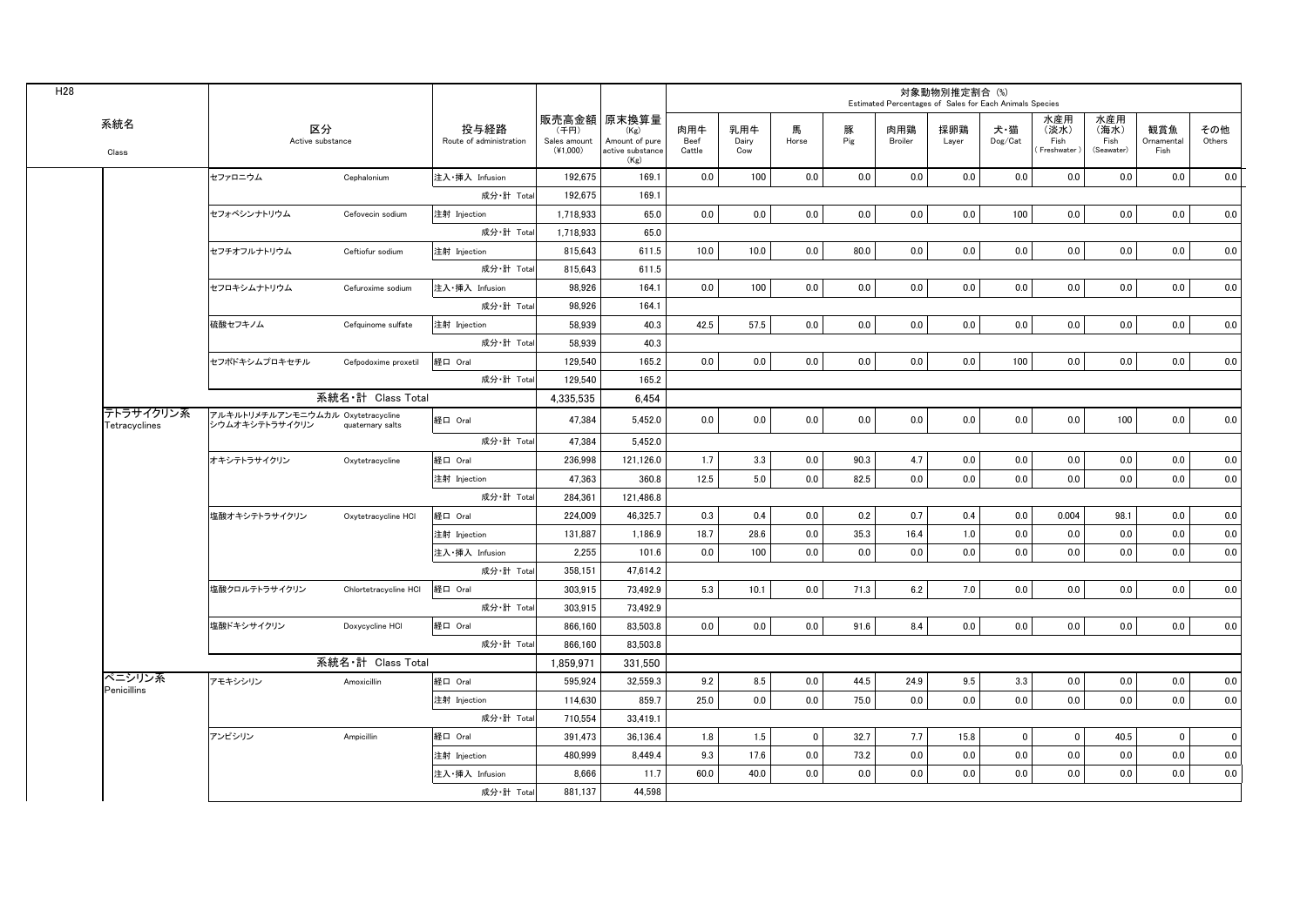| 販売高金額 原末換算量<br>水産用<br>水産用<br>系統名<br>区分<br>投与経路<br>豚<br>採卵鶏<br>肉用牛<br>乳用牛<br>馬<br>肉用鶏<br>観賞魚<br>(千円)<br>犬・猫<br>(淡水)<br>(海水)<br>(Kg)<br>Pig<br>Active substance<br>Route of administration<br>Beef<br>Horse<br>$\mathsf{Dog}/\mathsf{Cat}$<br>Fish<br>Ornamental<br>Sales amount<br>Amount of pure<br>Dairy<br>Broiler<br>Fish<br>Layer<br>(41,000)<br>active substance<br>Cattle<br>(Freshwater)<br>(Seawater)<br>Fish<br>Cow<br>Class<br>(Kg)<br>2,256.0<br>37.2<br>48.4<br>0.0<br>0.0<br>0.0<br>0.0<br>0.0<br>0.0<br>0.0<br>アンピシリンナトリウム<br>294,896<br>14.4<br>注射 Injection<br>Ampicillin sodium<br>成分·計 Total<br>294.896<br>2.256.0<br>0.0<br>0.0<br>0.0<br>0.0<br>0.0<br>0.0<br>66.985<br>238.8<br>40.0<br>60.0<br>0.0<br>0.0<br>クロキサシリンナトリウム<br>注射 Injection<br>Cloxacillin sodium<br>成分·計 Total<br>66.985<br>238.8<br>100<br>$0.0\,$<br>0.0<br>注入·挿入 Infusion<br>0.0<br>0.0<br>0.0<br>0.0<br>0.0<br>0.0<br>0.0<br>ジクロキサシリンナトリウム<br>Dicloxacillin sodium<br>20,399<br>44.8<br>成分·計 Total<br>20,399<br>44.8<br>Nafcillin sodium<br>$\mathbf 0$<br>0.0<br>0.0<br>0.0<br>0.0<br>0.0<br>0.0<br>0.0<br>0.0<br>0.0<br>ナフシリンナトリウムモノハイドレート renonbydrate<br>$\mathbf 0$<br>0.0<br>注入·挿入 Infusion<br>成分·計 Total<br>$\mathbf 0$<br>0.0<br>Benzylpenicillin<br>$0.0\,$<br>0.0<br>54.6<br>50.0<br>50.0<br>0.0<br>0.0<br>0.0<br>0.0<br>0.0<br>0.0<br>ベンジルペニシリンカリウム<br>注射 Injection<br>13,990<br>potassium<br>成分·計 Total<br>13,990<br>54.6<br>Benzylpenicillin<br>経口 Oral<br>ベンジルペニシリンプロカイン<br>356,126<br>7,532.6<br>0.0<br>0.0<br>0.0<br>70.6<br>29.4<br>0.0<br>0.0<br>0.0<br>0.0<br>0.0<br>procaine<br>25.1<br>45.2<br>0.0<br>0.0<br>0.0<br>0.0<br>注射 Injection<br>351.735<br>11.197.1<br>21.2<br>6.9<br>0.0<br>1.6<br>0.0<br>100<br>0.0<br>0.0<br>0.0<br>0.0<br>0.0<br>0.0<br>0.0<br>0.0<br>注入·挿入 Infusion<br>174,781<br>376.6<br>成分·計 Total<br>882.643<br>19.106.3<br>メシリナム<br>30.0<br>0.0<br>40.0<br>0.0<br>0.0<br>0.0<br>0.0<br>0.0<br>0.0<br>Mecillinam<br>注射 Injection<br>14,285<br>28.3<br>30.0<br>成分·計 Total<br>14,285<br>28.3<br>系統名·計 Class Total<br>2,884,888<br>99.745<br>ペプチド系<br>チオストレプトン<br>経皮 Cutaneous<br>105,834<br>5.6<br>0.0<br>0.0<br>0.0<br>0.0<br>0.0<br>0.0<br>100<br>0.0<br>0.0<br>0.0<br>Thiostrepton<br>Peptides<br>成分·計 Total<br>5.6<br>105.834<br>0.0<br>0.0<br>0.0<br>100<br>0.0<br>0.0<br>0.0<br>0.0<br>0.0<br>233.928<br>14.012.0<br>0.0<br>経口 Oral<br>硫酸コリスチン<br>Colistin sulfate<br>成分·計 Total<br>233,928<br>14,012.0<br>系統名·計 Class Total<br>339,762<br>14.018<br>マクロライド系<br>796,873<br>61,436.0<br>0.0<br>0.0<br>0.0<br>0.0<br>0.0<br>0.0<br>0.0<br>0.0<br>100<br>0.0<br>エリスロマイシン<br>経口 Oral<br>Erythromycin<br>Macrolides<br>15.0<br>5.0<br>5.0<br>0.0<br>90.0<br>0.0<br>0.0<br>0.0<br>0.0<br>0.0<br>0.0<br>注射 Injection<br>3,215<br>17.7<br>100<br>0.0<br>0.0<br>0.0<br>注入·挿入 Infusion<br>13.438<br>0.0<br>0.0<br>0.0<br>0.0<br>0.0<br>0.0<br>成分·計 Total<br>813,526<br>61,468.7<br>Erythromycin<br>経口 Oral<br>$\pmb{0}$<br>0.0<br>0.0<br>0.0<br>0.0<br>0.0<br>0.0<br>0.0<br>0.0<br>0.0<br>0.0<br>チオシアン酸エリスロマイシン<br>0.0<br>thiocyanate<br>$\mathbf 0$<br>成分·計 Total<br>0.0<br>0.0<br>0.0<br>0.0<br>0.0<br>0.0<br>0.0<br>0.0<br>エンボン酸スピラマイシン<br>経口 Oral<br>$\overline{\mathbf{0}}$<br>0.0<br>0.0<br>0.0<br>0.0<br>Spiramycin embonate<br>$\mathbf 0$<br>成分·計 Total<br>0.0<br>経口 Oral<br>$\overline{\mathbf{0}}$<br>0.0<br>0.0<br>0.0<br>0.0<br>0.0<br>0.0<br>0.0<br>0.0<br>0.0<br>0.0<br>ジョサマイシン<br>0.0<br>Josamycin<br>成分·計 Total<br>$\pmb{0}$<br>0.0<br>37.2<br>0.0<br>24.2<br>0.0<br>0.0<br>0.0<br>0.0<br>0.0<br>0.0<br>125,832<br>1,221.5<br>38.6<br>タイロシン<br>Tylosin<br>注射 Injection<br>成分·計 Total<br>125,832<br>1,221.5 |  |  |  |  |  | Estimated Percentages of Sales for Each Animals Species | 対象動物別推定割合 (%) |  |  |               |
|---------------------------------------------------------------------------------------------------------------------------------------------------------------------------------------------------------------------------------------------------------------------------------------------------------------------------------------------------------------------------------------------------------------------------------------------------------------------------------------------------------------------------------------------------------------------------------------------------------------------------------------------------------------------------------------------------------------------------------------------------------------------------------------------------------------------------------------------------------------------------------------------------------------------------------------------------------------------------------------------------------------------------------------------------------------------------------------------------------------------------------------------------------------------------------------------------------------------------------------------------------------------------------------------------------------------------------------------------------------------------------------------------------------------------------------------------------------------------------------------------------------------------------------------------------------------------------------------------------------------------------------------------------------------------------------------------------------------------------------------------------------------------------------------------------------------------------------------------------------------------------------------------------------------------------------------------------------------------------------------------------------------------------------------------------------------------------------------------------------------------------------------------------------------------------------------------------------------------------------------------------------------------------------------------------------------------------------------------------------------------------------------------------------------------------------------------------------------------------------------------------------------------------------------------------------------------------------------------------------------------------------------------------------------------------------------------------------------------------------------------------------------------------------------------------------------------------------------------------------------------------------------------------------------------------------------------------------------------------------------------------------------------------------------------------------------------------------------------------------------------------------------------------------------------------------------------------------------------------------------------------------------------------------------------------------------------------------------------------------------------------------------------------------------------------------------------------------------------------------------------------------------------------------------------------------------------------------------------------------------------------------------------------|--|--|--|--|--|---------------------------------------------------------|---------------|--|--|---------------|
|                                                                                                                                                                                                                                                                                                                                                                                                                                                                                                                                                                                                                                                                                                                                                                                                                                                                                                                                                                                                                                                                                                                                                                                                                                                                                                                                                                                                                                                                                                                                                                                                                                                                                                                                                                                                                                                                                                                                                                                                                                                                                                                                                                                                                                                                                                                                                                                                                                                                                                                                                                                                                                                                                                                                                                                                                                                                                                                                                                                                                                                                                                                                                                                                                                                                                                                                                                                                                                                                                                                                                                                                                                                         |  |  |  |  |  |                                                         |               |  |  | その他<br>Others |
|                                                                                                                                                                                                                                                                                                                                                                                                                                                                                                                                                                                                                                                                                                                                                                                                                                                                                                                                                                                                                                                                                                                                                                                                                                                                                                                                                                                                                                                                                                                                                                                                                                                                                                                                                                                                                                                                                                                                                                                                                                                                                                                                                                                                                                                                                                                                                                                                                                                                                                                                                                                                                                                                                                                                                                                                                                                                                                                                                                                                                                                                                                                                                                                                                                                                                                                                                                                                                                                                                                                                                                                                                                                         |  |  |  |  |  |                                                         |               |  |  | 0.0           |
|                                                                                                                                                                                                                                                                                                                                                                                                                                                                                                                                                                                                                                                                                                                                                                                                                                                                                                                                                                                                                                                                                                                                                                                                                                                                                                                                                                                                                                                                                                                                                                                                                                                                                                                                                                                                                                                                                                                                                                                                                                                                                                                                                                                                                                                                                                                                                                                                                                                                                                                                                                                                                                                                                                                                                                                                                                                                                                                                                                                                                                                                                                                                                                                                                                                                                                                                                                                                                                                                                                                                                                                                                                                         |  |  |  |  |  |                                                         |               |  |  |               |
|                                                                                                                                                                                                                                                                                                                                                                                                                                                                                                                                                                                                                                                                                                                                                                                                                                                                                                                                                                                                                                                                                                                                                                                                                                                                                                                                                                                                                                                                                                                                                                                                                                                                                                                                                                                                                                                                                                                                                                                                                                                                                                                                                                                                                                                                                                                                                                                                                                                                                                                                                                                                                                                                                                                                                                                                                                                                                                                                                                                                                                                                                                                                                                                                                                                                                                                                                                                                                                                                                                                                                                                                                                                         |  |  |  |  |  |                                                         |               |  |  | 0.0           |
|                                                                                                                                                                                                                                                                                                                                                                                                                                                                                                                                                                                                                                                                                                                                                                                                                                                                                                                                                                                                                                                                                                                                                                                                                                                                                                                                                                                                                                                                                                                                                                                                                                                                                                                                                                                                                                                                                                                                                                                                                                                                                                                                                                                                                                                                                                                                                                                                                                                                                                                                                                                                                                                                                                                                                                                                                                                                                                                                                                                                                                                                                                                                                                                                                                                                                                                                                                                                                                                                                                                                                                                                                                                         |  |  |  |  |  |                                                         |               |  |  |               |
|                                                                                                                                                                                                                                                                                                                                                                                                                                                                                                                                                                                                                                                                                                                                                                                                                                                                                                                                                                                                                                                                                                                                                                                                                                                                                                                                                                                                                                                                                                                                                                                                                                                                                                                                                                                                                                                                                                                                                                                                                                                                                                                                                                                                                                                                                                                                                                                                                                                                                                                                                                                                                                                                                                                                                                                                                                                                                                                                                                                                                                                                                                                                                                                                                                                                                                                                                                                                                                                                                                                                                                                                                                                         |  |  |  |  |  |                                                         |               |  |  | 0.0           |
|                                                                                                                                                                                                                                                                                                                                                                                                                                                                                                                                                                                                                                                                                                                                                                                                                                                                                                                                                                                                                                                                                                                                                                                                                                                                                                                                                                                                                                                                                                                                                                                                                                                                                                                                                                                                                                                                                                                                                                                                                                                                                                                                                                                                                                                                                                                                                                                                                                                                                                                                                                                                                                                                                                                                                                                                                                                                                                                                                                                                                                                                                                                                                                                                                                                                                                                                                                                                                                                                                                                                                                                                                                                         |  |  |  |  |  |                                                         |               |  |  |               |
|                                                                                                                                                                                                                                                                                                                                                                                                                                                                                                                                                                                                                                                                                                                                                                                                                                                                                                                                                                                                                                                                                                                                                                                                                                                                                                                                                                                                                                                                                                                                                                                                                                                                                                                                                                                                                                                                                                                                                                                                                                                                                                                                                                                                                                                                                                                                                                                                                                                                                                                                                                                                                                                                                                                                                                                                                                                                                                                                                                                                                                                                                                                                                                                                                                                                                                                                                                                                                                                                                                                                                                                                                                                         |  |  |  |  |  |                                                         |               |  |  | 0.0           |
|                                                                                                                                                                                                                                                                                                                                                                                                                                                                                                                                                                                                                                                                                                                                                                                                                                                                                                                                                                                                                                                                                                                                                                                                                                                                                                                                                                                                                                                                                                                                                                                                                                                                                                                                                                                                                                                                                                                                                                                                                                                                                                                                                                                                                                                                                                                                                                                                                                                                                                                                                                                                                                                                                                                                                                                                                                                                                                                                                                                                                                                                                                                                                                                                                                                                                                                                                                                                                                                                                                                                                                                                                                                         |  |  |  |  |  |                                                         |               |  |  |               |
|                                                                                                                                                                                                                                                                                                                                                                                                                                                                                                                                                                                                                                                                                                                                                                                                                                                                                                                                                                                                                                                                                                                                                                                                                                                                                                                                                                                                                                                                                                                                                                                                                                                                                                                                                                                                                                                                                                                                                                                                                                                                                                                                                                                                                                                                                                                                                                                                                                                                                                                                                                                                                                                                                                                                                                                                                                                                                                                                                                                                                                                                                                                                                                                                                                                                                                                                                                                                                                                                                                                                                                                                                                                         |  |  |  |  |  |                                                         |               |  |  | 0.0           |
|                                                                                                                                                                                                                                                                                                                                                                                                                                                                                                                                                                                                                                                                                                                                                                                                                                                                                                                                                                                                                                                                                                                                                                                                                                                                                                                                                                                                                                                                                                                                                                                                                                                                                                                                                                                                                                                                                                                                                                                                                                                                                                                                                                                                                                                                                                                                                                                                                                                                                                                                                                                                                                                                                                                                                                                                                                                                                                                                                                                                                                                                                                                                                                                                                                                                                                                                                                                                                                                                                                                                                                                                                                                         |  |  |  |  |  |                                                         |               |  |  |               |
|                                                                                                                                                                                                                                                                                                                                                                                                                                                                                                                                                                                                                                                                                                                                                                                                                                                                                                                                                                                                                                                                                                                                                                                                                                                                                                                                                                                                                                                                                                                                                                                                                                                                                                                                                                                                                                                                                                                                                                                                                                                                                                                                                                                                                                                                                                                                                                                                                                                                                                                                                                                                                                                                                                                                                                                                                                                                                                                                                                                                                                                                                                                                                                                                                                                                                                                                                                                                                                                                                                                                                                                                                                                         |  |  |  |  |  |                                                         |               |  |  | 0.0           |
|                                                                                                                                                                                                                                                                                                                                                                                                                                                                                                                                                                                                                                                                                                                                                                                                                                                                                                                                                                                                                                                                                                                                                                                                                                                                                                                                                                                                                                                                                                                                                                                                                                                                                                                                                                                                                                                                                                                                                                                                                                                                                                                                                                                                                                                                                                                                                                                                                                                                                                                                                                                                                                                                                                                                                                                                                                                                                                                                                                                                                                                                                                                                                                                                                                                                                                                                                                                                                                                                                                                                                                                                                                                         |  |  |  |  |  |                                                         |               |  |  | 0.0           |
|                                                                                                                                                                                                                                                                                                                                                                                                                                                                                                                                                                                                                                                                                                                                                                                                                                                                                                                                                                                                                                                                                                                                                                                                                                                                                                                                                                                                                                                                                                                                                                                                                                                                                                                                                                                                                                                                                                                                                                                                                                                                                                                                                                                                                                                                                                                                                                                                                                                                                                                                                                                                                                                                                                                                                                                                                                                                                                                                                                                                                                                                                                                                                                                                                                                                                                                                                                                                                                                                                                                                                                                                                                                         |  |  |  |  |  |                                                         |               |  |  | 0.0           |
|                                                                                                                                                                                                                                                                                                                                                                                                                                                                                                                                                                                                                                                                                                                                                                                                                                                                                                                                                                                                                                                                                                                                                                                                                                                                                                                                                                                                                                                                                                                                                                                                                                                                                                                                                                                                                                                                                                                                                                                                                                                                                                                                                                                                                                                                                                                                                                                                                                                                                                                                                                                                                                                                                                                                                                                                                                                                                                                                                                                                                                                                                                                                                                                                                                                                                                                                                                                                                                                                                                                                                                                                                                                         |  |  |  |  |  |                                                         |               |  |  |               |
|                                                                                                                                                                                                                                                                                                                                                                                                                                                                                                                                                                                                                                                                                                                                                                                                                                                                                                                                                                                                                                                                                                                                                                                                                                                                                                                                                                                                                                                                                                                                                                                                                                                                                                                                                                                                                                                                                                                                                                                                                                                                                                                                                                                                                                                                                                                                                                                                                                                                                                                                                                                                                                                                                                                                                                                                                                                                                                                                                                                                                                                                                                                                                                                                                                                                                                                                                                                                                                                                                                                                                                                                                                                         |  |  |  |  |  |                                                         |               |  |  | 0.0           |
|                                                                                                                                                                                                                                                                                                                                                                                                                                                                                                                                                                                                                                                                                                                                                                                                                                                                                                                                                                                                                                                                                                                                                                                                                                                                                                                                                                                                                                                                                                                                                                                                                                                                                                                                                                                                                                                                                                                                                                                                                                                                                                                                                                                                                                                                                                                                                                                                                                                                                                                                                                                                                                                                                                                                                                                                                                                                                                                                                                                                                                                                                                                                                                                                                                                                                                                                                                                                                                                                                                                                                                                                                                                         |  |  |  |  |  |                                                         |               |  |  |               |
|                                                                                                                                                                                                                                                                                                                                                                                                                                                                                                                                                                                                                                                                                                                                                                                                                                                                                                                                                                                                                                                                                                                                                                                                                                                                                                                                                                                                                                                                                                                                                                                                                                                                                                                                                                                                                                                                                                                                                                                                                                                                                                                                                                                                                                                                                                                                                                                                                                                                                                                                                                                                                                                                                                                                                                                                                                                                                                                                                                                                                                                                                                                                                                                                                                                                                                                                                                                                                                                                                                                                                                                                                                                         |  |  |  |  |  |                                                         |               |  |  |               |
|                                                                                                                                                                                                                                                                                                                                                                                                                                                                                                                                                                                                                                                                                                                                                                                                                                                                                                                                                                                                                                                                                                                                                                                                                                                                                                                                                                                                                                                                                                                                                                                                                                                                                                                                                                                                                                                                                                                                                                                                                                                                                                                                                                                                                                                                                                                                                                                                                                                                                                                                                                                                                                                                                                                                                                                                                                                                                                                                                                                                                                                                                                                                                                                                                                                                                                                                                                                                                                                                                                                                                                                                                                                         |  |  |  |  |  |                                                         |               |  |  | 0.0           |
|                                                                                                                                                                                                                                                                                                                                                                                                                                                                                                                                                                                                                                                                                                                                                                                                                                                                                                                                                                                                                                                                                                                                                                                                                                                                                                                                                                                                                                                                                                                                                                                                                                                                                                                                                                                                                                                                                                                                                                                                                                                                                                                                                                                                                                                                                                                                                                                                                                                                                                                                                                                                                                                                                                                                                                                                                                                                                                                                                                                                                                                                                                                                                                                                                                                                                                                                                                                                                                                                                                                                                                                                                                                         |  |  |  |  |  |                                                         |               |  |  |               |
|                                                                                                                                                                                                                                                                                                                                                                                                                                                                                                                                                                                                                                                                                                                                                                                                                                                                                                                                                                                                                                                                                                                                                                                                                                                                                                                                                                                                                                                                                                                                                                                                                                                                                                                                                                                                                                                                                                                                                                                                                                                                                                                                                                                                                                                                                                                                                                                                                                                                                                                                                                                                                                                                                                                                                                                                                                                                                                                                                                                                                                                                                                                                                                                                                                                                                                                                                                                                                                                                                                                                                                                                                                                         |  |  |  |  |  |                                                         |               |  |  | 0.0           |
|                                                                                                                                                                                                                                                                                                                                                                                                                                                                                                                                                                                                                                                                                                                                                                                                                                                                                                                                                                                                                                                                                                                                                                                                                                                                                                                                                                                                                                                                                                                                                                                                                                                                                                                                                                                                                                                                                                                                                                                                                                                                                                                                                                                                                                                                                                                                                                                                                                                                                                                                                                                                                                                                                                                                                                                                                                                                                                                                                                                                                                                                                                                                                                                                                                                                                                                                                                                                                                                                                                                                                                                                                                                         |  |  |  |  |  |                                                         |               |  |  |               |
|                                                                                                                                                                                                                                                                                                                                                                                                                                                                                                                                                                                                                                                                                                                                                                                                                                                                                                                                                                                                                                                                                                                                                                                                                                                                                                                                                                                                                                                                                                                                                                                                                                                                                                                                                                                                                                                                                                                                                                                                                                                                                                                                                                                                                                                                                                                                                                                                                                                                                                                                                                                                                                                                                                                                                                                                                                                                                                                                                                                                                                                                                                                                                                                                                                                                                                                                                                                                                                                                                                                                                                                                                                                         |  |  |  |  |  |                                                         |               |  |  |               |
|                                                                                                                                                                                                                                                                                                                                                                                                                                                                                                                                                                                                                                                                                                                                                                                                                                                                                                                                                                                                                                                                                                                                                                                                                                                                                                                                                                                                                                                                                                                                                                                                                                                                                                                                                                                                                                                                                                                                                                                                                                                                                                                                                                                                                                                                                                                                                                                                                                                                                                                                                                                                                                                                                                                                                                                                                                                                                                                                                                                                                                                                                                                                                                                                                                                                                                                                                                                                                                                                                                                                                                                                                                                         |  |  |  |  |  |                                                         |               |  |  | 0.0           |
|                                                                                                                                                                                                                                                                                                                                                                                                                                                                                                                                                                                                                                                                                                                                                                                                                                                                                                                                                                                                                                                                                                                                                                                                                                                                                                                                                                                                                                                                                                                                                                                                                                                                                                                                                                                                                                                                                                                                                                                                                                                                                                                                                                                                                                                                                                                                                                                                                                                                                                                                                                                                                                                                                                                                                                                                                                                                                                                                                                                                                                                                                                                                                                                                                                                                                                                                                                                                                                                                                                                                                                                                                                                         |  |  |  |  |  |                                                         |               |  |  | 0.0           |
|                                                                                                                                                                                                                                                                                                                                                                                                                                                                                                                                                                                                                                                                                                                                                                                                                                                                                                                                                                                                                                                                                                                                                                                                                                                                                                                                                                                                                                                                                                                                                                                                                                                                                                                                                                                                                                                                                                                                                                                                                                                                                                                                                                                                                                                                                                                                                                                                                                                                                                                                                                                                                                                                                                                                                                                                                                                                                                                                                                                                                                                                                                                                                                                                                                                                                                                                                                                                                                                                                                                                                                                                                                                         |  |  |  |  |  |                                                         |               |  |  | 0.0           |
|                                                                                                                                                                                                                                                                                                                                                                                                                                                                                                                                                                                                                                                                                                                                                                                                                                                                                                                                                                                                                                                                                                                                                                                                                                                                                                                                                                                                                                                                                                                                                                                                                                                                                                                                                                                                                                                                                                                                                                                                                                                                                                                                                                                                                                                                                                                                                                                                                                                                                                                                                                                                                                                                                                                                                                                                                                                                                                                                                                                                                                                                                                                                                                                                                                                                                                                                                                                                                                                                                                                                                                                                                                                         |  |  |  |  |  |                                                         |               |  |  |               |
|                                                                                                                                                                                                                                                                                                                                                                                                                                                                                                                                                                                                                                                                                                                                                                                                                                                                                                                                                                                                                                                                                                                                                                                                                                                                                                                                                                                                                                                                                                                                                                                                                                                                                                                                                                                                                                                                                                                                                                                                                                                                                                                                                                                                                                                                                                                                                                                                                                                                                                                                                                                                                                                                                                                                                                                                                                                                                                                                                                                                                                                                                                                                                                                                                                                                                                                                                                                                                                                                                                                                                                                                                                                         |  |  |  |  |  |                                                         |               |  |  | 0.0           |
|                                                                                                                                                                                                                                                                                                                                                                                                                                                                                                                                                                                                                                                                                                                                                                                                                                                                                                                                                                                                                                                                                                                                                                                                                                                                                                                                                                                                                                                                                                                                                                                                                                                                                                                                                                                                                                                                                                                                                                                                                                                                                                                                                                                                                                                                                                                                                                                                                                                                                                                                                                                                                                                                                                                                                                                                                                                                                                                                                                                                                                                                                                                                                                                                                                                                                                                                                                                                                                                                                                                                                                                                                                                         |  |  |  |  |  |                                                         |               |  |  |               |
|                                                                                                                                                                                                                                                                                                                                                                                                                                                                                                                                                                                                                                                                                                                                                                                                                                                                                                                                                                                                                                                                                                                                                                                                                                                                                                                                                                                                                                                                                                                                                                                                                                                                                                                                                                                                                                                                                                                                                                                                                                                                                                                                                                                                                                                                                                                                                                                                                                                                                                                                                                                                                                                                                                                                                                                                                                                                                                                                                                                                                                                                                                                                                                                                                                                                                                                                                                                                                                                                                                                                                                                                                                                         |  |  |  |  |  |                                                         |               |  |  | 0.0           |
|                                                                                                                                                                                                                                                                                                                                                                                                                                                                                                                                                                                                                                                                                                                                                                                                                                                                                                                                                                                                                                                                                                                                                                                                                                                                                                                                                                                                                                                                                                                                                                                                                                                                                                                                                                                                                                                                                                                                                                                                                                                                                                                                                                                                                                                                                                                                                                                                                                                                                                                                                                                                                                                                                                                                                                                                                                                                                                                                                                                                                                                                                                                                                                                                                                                                                                                                                                                                                                                                                                                                                                                                                                                         |  |  |  |  |  |                                                         |               |  |  |               |
|                                                                                                                                                                                                                                                                                                                                                                                                                                                                                                                                                                                                                                                                                                                                                                                                                                                                                                                                                                                                                                                                                                                                                                                                                                                                                                                                                                                                                                                                                                                                                                                                                                                                                                                                                                                                                                                                                                                                                                                                                                                                                                                                                                                                                                                                                                                                                                                                                                                                                                                                                                                                                                                                                                                                                                                                                                                                                                                                                                                                                                                                                                                                                                                                                                                                                                                                                                                                                                                                                                                                                                                                                                                         |  |  |  |  |  |                                                         |               |  |  | 0.0           |
|                                                                                                                                                                                                                                                                                                                                                                                                                                                                                                                                                                                                                                                                                                                                                                                                                                                                                                                                                                                                                                                                                                                                                                                                                                                                                                                                                                                                                                                                                                                                                                                                                                                                                                                                                                                                                                                                                                                                                                                                                                                                                                                                                                                                                                                                                                                                                                                                                                                                                                                                                                                                                                                                                                                                                                                                                                                                                                                                                                                                                                                                                                                                                                                                                                                                                                                                                                                                                                                                                                                                                                                                                                                         |  |  |  |  |  |                                                         |               |  |  |               |
|                                                                                                                                                                                                                                                                                                                                                                                                                                                                                                                                                                                                                                                                                                                                                                                                                                                                                                                                                                                                                                                                                                                                                                                                                                                                                                                                                                                                                                                                                                                                                                                                                                                                                                                                                                                                                                                                                                                                                                                                                                                                                                                                                                                                                                                                                                                                                                                                                                                                                                                                                                                                                                                                                                                                                                                                                                                                                                                                                                                                                                                                                                                                                                                                                                                                                                                                                                                                                                                                                                                                                                                                                                                         |  |  |  |  |  |                                                         |               |  |  | 0.0           |
|                                                                                                                                                                                                                                                                                                                                                                                                                                                                                                                                                                                                                                                                                                                                                                                                                                                                                                                                                                                                                                                                                                                                                                                                                                                                                                                                                                                                                                                                                                                                                                                                                                                                                                                                                                                                                                                                                                                                                                                                                                                                                                                                                                                                                                                                                                                                                                                                                                                                                                                                                                                                                                                                                                                                                                                                                                                                                                                                                                                                                                                                                                                                                                                                                                                                                                                                                                                                                                                                                                                                                                                                                                                         |  |  |  |  |  |                                                         |               |  |  |               |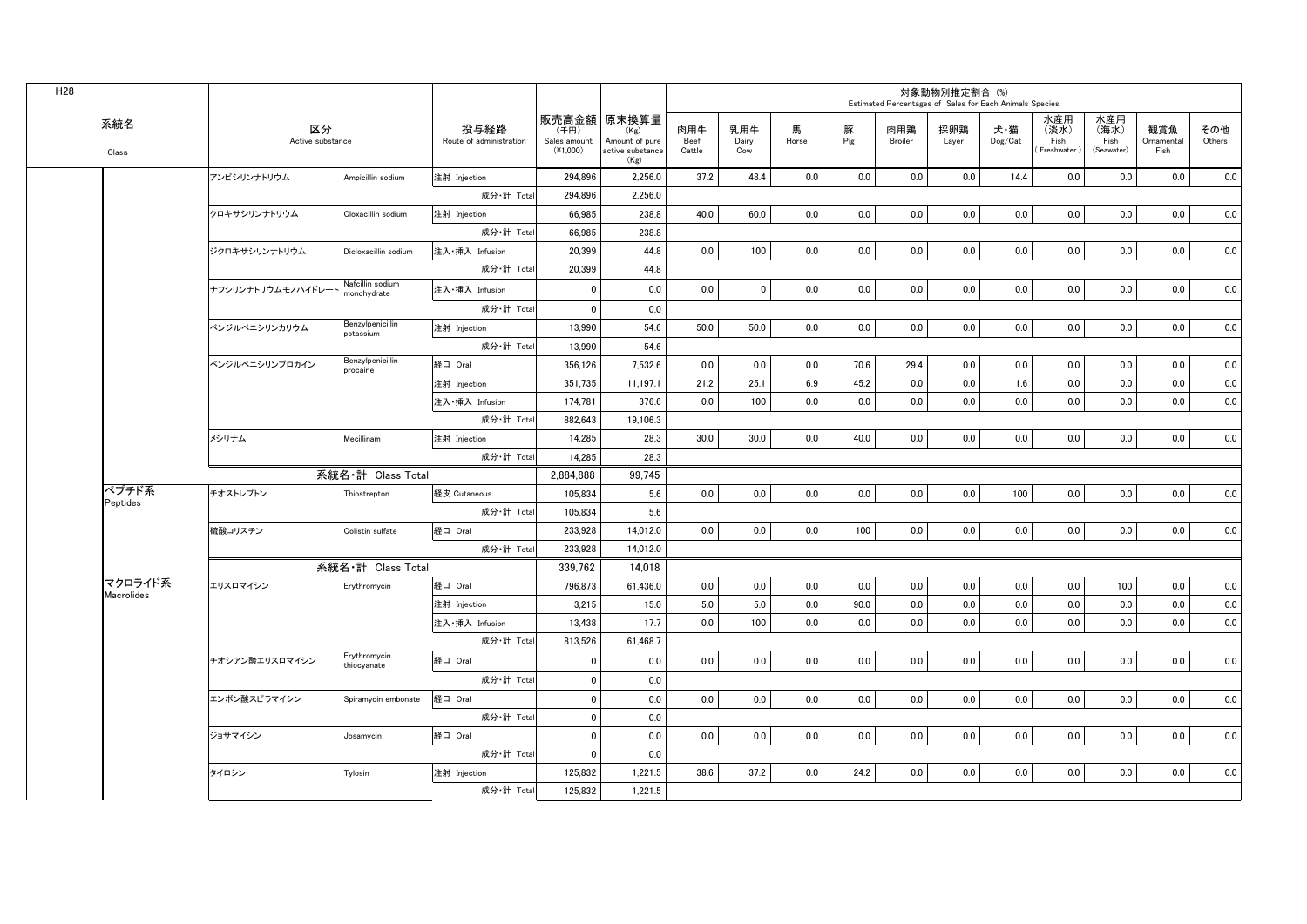|                                    |                                |                                                 |                                 |                                    |                                                                   |                       |                     |             |          | Estimated Percentages of Sales for Each Animals Species | 対象動物別推定割合 (%) |                                    |                                     |                                   |                           |               |
|------------------------------------|--------------------------------|-------------------------------------------------|---------------------------------|------------------------------------|-------------------------------------------------------------------|-----------------------|---------------------|-------------|----------|---------------------------------------------------------|---------------|------------------------------------|-------------------------------------|-----------------------------------|---------------------------|---------------|
| 系統名<br>Class                       | 区分<br>Active substance         |                                                 | 投与経路<br>Route of administration | (千円)<br>Sales amount<br>$(*1,000)$ | 販売高金額 原末換算量<br>(Kg)<br>Amount of pure<br>active substance<br>(Kg) | 肉用牛<br>Beef<br>Cattle | 乳用牛<br>Dairy<br>Cow | 馬<br>Horse  | 豚<br>Pig | 肉用鶏<br>Broiler                                          | 採卵鶏<br>Layer  | 犬・猫<br>$\mathsf{Dog}/\mathsf{Cat}$ | 水産用<br>(淡水)<br>Fish<br>(Freshwater) | 水産用<br>(海水)<br>Fish<br>(Seawater) | 観賞魚<br>Ornamental<br>Fish | その他<br>Others |
|                                    | リン酸タイロシン                       | Tylosin phosphate                               | 経口 Oral                         | 531,390                            | 44,505.0                                                          | $\overline{0}$        | $\mathbf 0$         | $\mathbf 0$ | 81.5     | 11.7                                                    | 6.8           | $\mathbf 0$                        | $\mathbf 0$                         | $\mathbf 0$                       | $\mathbf 0$               | $\mathbf 0$   |
|                                    |                                |                                                 | 成分·計 Total                      | 531,390                            | 44,505.0                                                          |                       |                     |             |          |                                                         |               |                                    |                                     |                                   |                           |               |
|                                    | 酒石酸タイロシン                       | Tylosin tartrate                                | 経口 Oral                         | 62,746                             | 3,374.6                                                           | 0.0                   | 0.0                 | 0.0         | 42.9     | 53.2                                                    | 3.8           | 0.0                                | 0.0                                 | 0.0                               | 0.0                       | 0.0           |
|                                    |                                |                                                 | 成分·計 Total                      | 62,746                             | 3,374.6                                                           |                       |                     |             |          |                                                         |               |                                    |                                     |                                   |                           |               |
|                                    | 酒石酸チルバロシン<br>(酒石酸酢酸イソ吉草酸タイロシン) | Tylvalosin tartrate<br>(Acetylisovaleryltylosin | 経口 Oral                         | 252,476                            | 6,060.0                                                           | 0.0                   | 0.0                 | $0.0\,$     | 67.7     | 32.3                                                    | 0.0           | 0.0                                | 0.0                                 | 0.0                               | 0.0                       | 0.0           |
|                                    |                                | tartrate)                                       | 成分·計 Total                      | 252,476                            | 6,060.0                                                           |                       |                     |             |          |                                                         |               |                                    |                                     |                                   |                           |               |
|                                    | チルミコシン                         | Tilmicosin                                      | 注射 Injection                    | 177,591                            | 541.5                                                             | 67.3                  | 32.7                | 0.0         | 0.0      | 0.0                                                     | 0.0           | 0.0                                | 0.0                                 | 0.0                               | 0.0                       | 0.0           |
|                                    |                                |                                                 | 成分·計 Total                      | 177,591                            | 541.5                                                             |                       |                     |             |          |                                                         |               |                                    |                                     |                                   |                           |               |
|                                    | リン酸チルミコシン                      | Tilmicosin phosphate                            | 経口 Oral                         | 671,549                            | 16,620.5                                                          | 1.5                   | 1.5                 | $0.0\,$     | 97.1     | 0.0                                                     | $0.0\,$       | 0.0                                | 0.0                                 | 0.0                               | 0.0                       | 0.0           |
|                                    |                                |                                                 | 成分·計 Total                      | 671,549                            | 16,620.5                                                          |                       |                     |             |          |                                                         |               |                                    |                                     |                                   |                           |               |
|                                    | ミロサマイシン                        | Mirosamycin                                     | 経口 Oral                         | 13,710                             | 7.5                                                               | 0.0                   | $0.0\,$             | 0.0         | 0.0      | 0.0                                                     | 0.0           | 0.0                                | 0.0                                 | 0.0                               | 0.0                       | 100           |
|                                    |                                |                                                 | 注射 Injection                    | 4,524                              | 7.6                                                               | 0.0                   | 0.0                 | 0.0         | 100      | 0.0                                                     | 0.0           | 0.0                                | 0.0                                 | 0.0                               | 0.0                       | 0.0           |
|                                    |                                |                                                 | 成分·計 Total                      | 18,234                             | 15.1                                                              |                       |                     |             |          |                                                         |               |                                    |                                     |                                   |                           |               |
|                                    | ツラスロマイシン                       | Tulathromycin                                   | 注射 Injection                    | 624,712                            | 311.5                                                             | 0.0                   | 0.0                 | 0.0         | 100      | 0.0                                                     | 0.0           | 0.0                                | 0.0                                 | 0.0                               | 0.0                       | 0.0           |
|                                    |                                |                                                 | 成分·計 Total                      | 624,712                            | 311.5                                                             |                       |                     |             |          |                                                         |               |                                    |                                     |                                   |                           |               |
|                                    |                                | 系統名·計 Class Total                               |                                 | 3,278,055                          | 134,118                                                           |                       |                     |             |          |                                                         |               |                                    |                                     |                                   |                           |               |
| リンコマイシン系<br>_incosaminids          | 塩酸クリンダマイシン                     | Clindarnvcin HCI                                | 経口 Oral                         | 64,454                             | 126.9                                                             | 0.0                   | 0.0                 | 0.0         | 0.0      | 0.0                                                     | 0.0           | 100                                | 0.0                                 | 0.0                               | 0.0                       | 0.0           |
|                                    |                                |                                                 | 成分·計 Total                      | 64.454                             | 126.9                                                             |                       |                     |             |          |                                                         |               |                                    |                                     |                                   |                           |               |
|                                    | ピルリマイシン塩酸塩水和物                  | Pirlimycin hydrochloride<br>hydrate             | 注入·挿入 Infusion                  | 30.482                             | 4.5                                                               | 0.0                   | 100.0               | 0.0         | 0.0      | 0.0                                                     | 0.0           | 0.0                                | 0.0                                 | 0.0                               | 0.0                       | 0.0           |
|                                    |                                |                                                 | 成分·計 Total                      | 30.482                             | 4.5                                                               |                       |                     |             |          |                                                         |               |                                    |                                     |                                   |                           |               |
|                                    | 塩酸リンコマイシン                      | Lincomycin HCI                                  | 経口 Oral                         | 334.686                            | 21,417.2                                                          | $\mathbf 0$           | $\mathbf 0$         | $\mathbf 0$ | 68.8     | 2.6                                                     | $\mathbf 0$   | $\mathbf 0$                        | $\mathbf 0$                         | 28.6                              | $\mathbf 0$               | $\mathbf 0$   |
|                                    |                                |                                                 | 注射 Injection                    | 110,442                            | 317.3                                                             | 0.0                   | 0.0                 | 0.0         | 100      | 0.0                                                     | 0.0           | 0.0                                | 0.0                                 | 0.0                               | 0.0                       | 0.0           |
|                                    |                                |                                                 | 成分·計 Total                      | 445.128                            | 21,734.5                                                          |                       |                     |             |          |                                                         |               |                                    |                                     |                                   |                           |               |
|                                    |                                | 系統名·計 Class Total                               |                                 | 540.063                            | 21.866                                                            |                       |                     |             |          |                                                         |               |                                    |                                     |                                   |                           |               |
| 抗真菌性抗生物質<br>Antifungal antibiotics | ナイスタチン                         | Nystatin                                        | 経皮 Cutaneous                    | 105,834                            | 61.0                                                              | 0.0                   | 0.0                 | 0.0         | 0.0      | 0.0                                                     | 0.0           | 100                                | 0.0                                 | 0.0                               | 0.0                       | 0.0           |
|                                    |                                |                                                 | 成分·計 Total                      | 105,834                            | 61.0                                                              |                       |                     |             |          |                                                         |               |                                    |                                     |                                   |                           |               |
|                                    | ナナフロシン                         | Nanafrocin                                      | 経皮 Cutaneous                    | 49.440                             | 0.3                                                               | 70.0                  | 30.0                | 0.0         | 0.0      | 0.0                                                     | 0.0           | 0.0                                | 0.0                                 | 0.0                               | 0.0                       | 0.0           |
|                                    |                                |                                                 | 成分·計 Total                      | 49,440                             | 0.3                                                               |                       |                     |             |          |                                                         |               |                                    |                                     |                                   |                           |               |
|                                    | クロトリマゾール                       | Clotrimazole                                    | その他 Others                      | 269,638                            | 42.5                                                              | 0.0                   | 0.0                 | 0.0         | 0.0      | 0.0                                                     | 0.0           | 100                                | 0.0                                 | 0.0                               | 0.0                       | 0.0           |
|                                    |                                |                                                 | 成分·計 Total                      | 269.638                            | 42.5                                                              |                       |                     |             |          |                                                         |               |                                    |                                     |                                   |                           |               |
|                                    | ケトコナゾール                        | Ketoconazole                                    | 経皮 Cutaneous                    | 307,057                            | 23.2                                                              | 0.0                   | 0.0                 | 0.0         | 0.0      | 0.0                                                     | 0.0           | 100                                | 0.0                                 | 0.0                               | 0.0                       | 0.0           |
|                                    |                                |                                                 | 成分·計 Total                      | 307,057                            | 23.2                                                              |                       |                     |             |          |                                                         |               |                                    |                                     |                                   |                           |               |
|                                    | ミコナゾール硝酸塩                      | Miconazole nitrate                              | 経皮 Cutaneous                    | 566.341                            | 995.6                                                             | 0.0                   | 0.0                 | 0.0         | 0.0      | 0.0                                                     | 0.0           | 100                                | 0.0                                 | 0.0                               | 0.0                       | 0.0           |
|                                    |                                |                                                 | 成分·計 Total                      | 566,341                            | 995.6                                                             |                       |                     |             |          |                                                         |               |                                    |                                     |                                   |                           |               |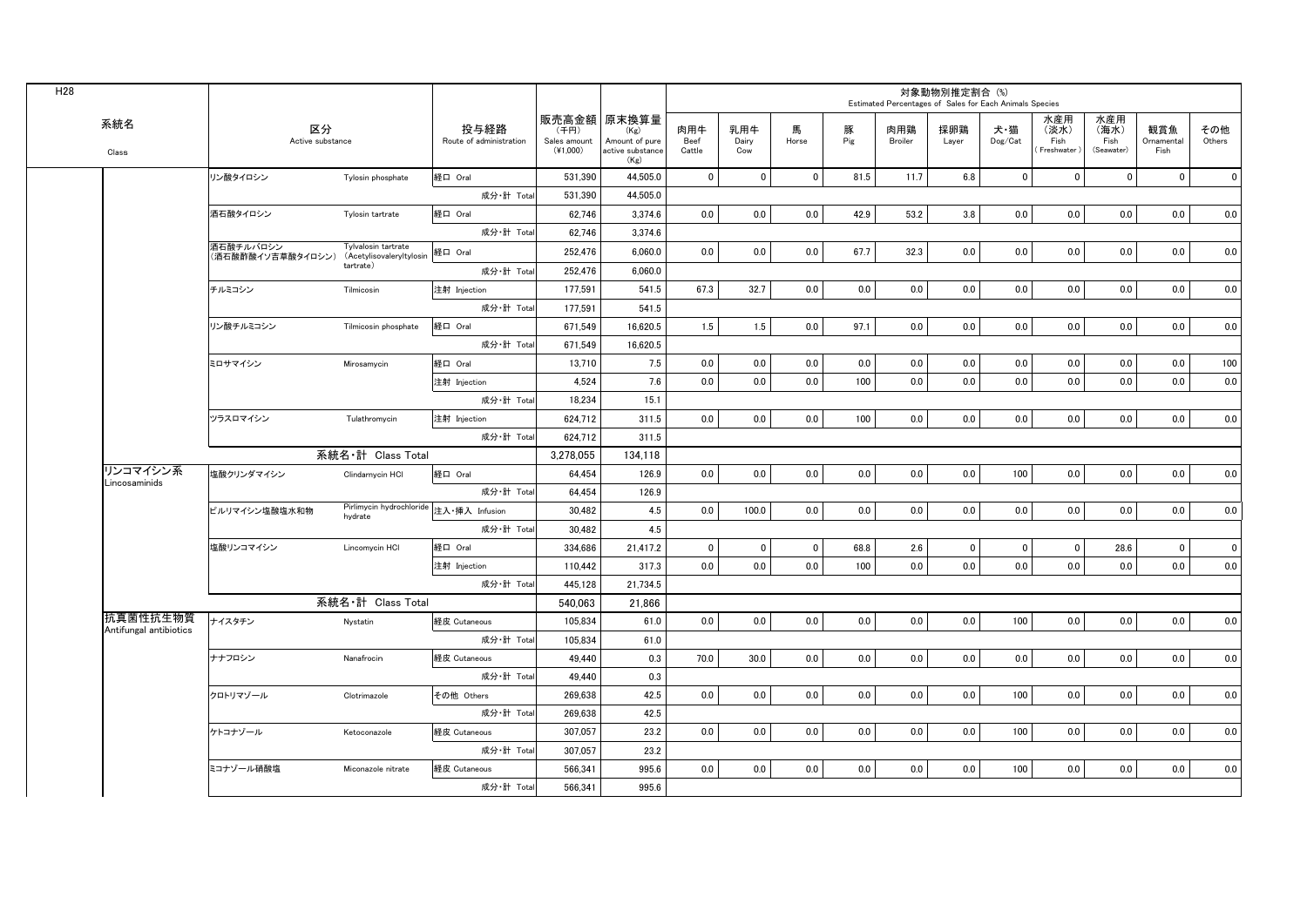| H <sub>28</sub>             |                                  |                        |                                           |                                 |                                    |                                                                   |                       |                     |            |          | Estimated Percentages of Sales for Each Animals Species | 対象動物別推定割合 (%) |                |                                      |                                   |                           |               |
|-----------------------------|----------------------------------|------------------------|-------------------------------------------|---------------------------------|------------------------------------|-------------------------------------------------------------------|-----------------------|---------------------|------------|----------|---------------------------------------------------------|---------------|----------------|--------------------------------------|-----------------------------------|---------------------------|---------------|
|                             | 系統名<br>Class                     | 区分<br>Active substance |                                           | 投与経路<br>Route of administration | (千円)<br>Sales amount<br>$(*1,000)$ | 販売高金額 原末換算量<br>(Kg)<br>Amount of pure<br>active substance<br>(Kg) | 肉用牛<br>Beef<br>Cattle | 乳用牛<br>Dairy<br>Cow | 馬<br>Horse | 豚<br>Pig | 肉用鶏<br>Broiler                                          | 採卵鶏<br>Layer  | 犬・猫<br>Dog/Cat | 水産用<br>(淡水)<br>Fish<br>(Freshwater ) | 水産用<br>(海水)<br>Fish<br>(Seawater) | 観賞魚<br>Ornamental<br>Fish | その他<br>Others |
|                             |                                  | ピマリシン                  | Pimaricin                                 | その他 Others                      | 10,980                             | 1.6                                                               | 0.0                   | 0.0                 | 0.0        | 0.0      | 0.0                                                     | 0.0           | 100            | 0.0                                  | 0.0                               | 0.0                       | 0.0           |
|                             |                                  |                        |                                           | 成分·計 Total                      | 10,980                             | 1.6                                                               |                       |                     |            |          |                                                         |               |                |                                      |                                   |                           |               |
|                             |                                  | イトラコナゾール               | Itraconazole                              | 経口 Oral                         | 0                                  | 0.0                                                               | 0.0                   | 0.0                 | 0.0        | 0.0      | 0.0                                                     | 0.0           | 0.0            | 0.0                                  | 0.0                               | 0.0                       | 0.0           |
|                             |                                  |                        |                                           | 成分·計 Total                      | $\Omega$                           | 0.0                                                               |                       |                     |            |          |                                                         |               |                |                                      |                                   |                           |               |
|                             |                                  |                        | 系統名·計 Class Total                         |                                 | 1,309,291                          | 1,124                                                             |                       |                     |            |          |                                                         |               |                |                                      |                                   |                           |               |
|                             | その他の抗生物質<br>Other antibacterials | クロラムフェニコール             | Chloramphenicol                           | 注射 Injection                    | $\Omega$                           | 0.0                                                               | 0.0                   | $0.0\,$             | 0.0        | 0.0      | 0.0                                                     | 0.0           | 0.0            | 0.0                                  | 0.0                               | 0.0                       | 0.0           |
|                             |                                  |                        |                                           | その他 Others                      | 1,843                              | 0.5                                                               | 0.0                   | 0.0                 | 0.0        | 0.0      | 0.0                                                     | 0.0           | 100            | 0.0                                  | 0.0                               | 0.0                       | 0.0           |
|                             |                                  |                        |                                           | 成分·計 Tota                       | 1.843                              | 0.5                                                               |                       |                     |            |          |                                                         |               |                |                                      |                                   |                           |               |
|                             |                                  | チアムリン                  | Tiamulin                                  | 注射 Injection                    | 17,192                             | 80.8                                                              | 0.0                   | 0.0                 | 0.0        | 100      | 0.0                                                     | 0.0           | 0.0            | 0.0                                  | 0.0                               | 0.0                       | 0.0           |
|                             |                                  |                        |                                           | 成分·計 Total                      | 17,192                             | 80.8                                                              |                       |                     |            |          |                                                         |               |                |                                      |                                   |                           |               |
|                             |                                  | フマル酸チアムリン              | Tiamulin fumarate                         | 経口 Oral                         | 552,663                            | 30,889.1                                                          | 0.0                   | 0.0                 | 0.0        | 100      | 0.0                                                     | 0.0           | 0.0            | 0.0                                  | 0.0                               | 0.0                       | 0.0           |
|                             |                                  |                        |                                           | 注射 Injection                    | 2.086                              | 11.1                                                              | 0.0                   | 0.0                 | 0.0        | 100      | 0.0                                                     | 0.0           | 0.0            | 0.0                                  | 0.0                               | 0.0                       | 0.0           |
|                             |                                  |                        |                                           | 成分·計 Total                      | 554.749                            | 30.900.2                                                          |                       |                     |            |          |                                                         |               |                |                                      |                                   |                           |               |
|                             |                                  | 塩酸バルネムリン               | Valnemuline HCI                           | 経口 Oral                         | 30,833                             | 306.5                                                             | 0.0                   | 0.0                 | 0.0        | 100      | 0.0                                                     | 0.0           | 0.0            | 0.0                                  | 0.0                               | 0.0                       | 0.0           |
|                             |                                  |                        |                                           | 成分·計 Total                      | 30,833                             | 306.5                                                             |                       |                     |            |          |                                                         |               |                |                                      |                                   |                           |               |
|                             |                                  | ビコザマイシン                | Bicozamycin                               | 経口 Oral                         | 10.290                             | 115.7                                                             | 30.0                  | 20.0                | 0.0        | 50.0     | 0.0                                                     | 0.0           | 0.0            | 0.0                                  | 0.0                               | 0.0                       | 0.0           |
|                             |                                  |                        |                                           | 成分·計 Tota                       | 10,290                             | 115.7                                                             |                       |                     |            |          |                                                         |               |                |                                      |                                   |                           |               |
|                             |                                  | ホスホマイシンカルシウム           | Fosfomycin potassium                      | 経口 Oral                         | 13,260                             | 88.4                                                              | 100                   | 0.0                 | 0.0        | 0.0      | 0.0                                                     | 0.0           | 0.0            | 0.0                                  | 0.0                               | 0.0                       | 0.0           |
|                             |                                  |                        |                                           | 成分·計 Total                      | 13,260                             | 88.4                                                              |                       |                     |            |          |                                                         |               |                |                                      |                                   |                           |               |
|                             |                                  | ホスホマイシンカルシウム水和物        | Fosfomycin potassium<br>hydrate           | 経口 Oral                         | 15.281                             | 419.0                                                             | 0.0                   | 0.0                 | 0.0        | 0.0      | 0.0                                                     | 0.0           | 0.0            | 0.0                                  | 100                               | 0.0                       | 0.0           |
|                             |                                  |                        |                                           | 成分·計 Total                      | 15,281                             | 419.0                                                             |                       |                     |            |          |                                                         |               |                |                                      |                                   |                           |               |
|                             |                                  | ホスホマイシンナトリウム           | Fosforycin sodium                         | 注射 Injection                    | 16,300                             | 54.3                                                              | 70.0                  | 30.0                | 0.0        | 0.0      | 0.0                                                     | 0.0           | 0.0            | 0.0                                  | 0.0                               | 0.0                       | 0.0           |
|                             |                                  |                        |                                           | 成分·計 Total                      | 16,300                             | 54.3                                                              |                       |                     |            |          |                                                         |               |                |                                      |                                   |                           |               |
|                             |                                  |                        | 系統名·計 Class Total                         |                                 | 659,748                            | 31.966                                                            |                       |                     |            |          |                                                         |               |                |                                      |                                   |                           |               |
| 合成抗菌剤                       | キノロン系                            | オキソリン酸                 | Oxolinic acid                             | 経口 Oral                         | 59,004                             | 1,657.9                                                           | 1.0                   | 1.7                 | 0.00       | 4.6      | 2.3                                                     | 0.0           | 0.0            | 12.8                                 | 77.5                              | 0.1                       | 0.0           |
| Synthetic<br>antibacterials | Quinolones                       |                        |                                           | その他 Others                      | 19,116                             | 79.3                                                              | 0.0                   | 0.0                 | 0.0        | 0.0      | 0.0                                                     | 0.0           | 0.0            | 19.7                                 | 0.0                               | 80.3                      | 0.0           |
|                             |                                  |                        |                                           | 成分·計 Total                      | 78,120                             | 1,737                                                             |                       |                     |            |          |                                                         |               |                |                                      |                                   |                           |               |
|                             |                                  |                        | 系統名·計 Class Total                         |                                 | 78,120                             | 1,737                                                             |                       |                     |            |          |                                                         |               |                |                                      |                                   |                           |               |
|                             | サルファ剤<br>Sulfonamides            | スルファクロルピリダジンナトリウム      | Sulfachlorpyridazine<br>sodium            | 経口 Oral                         | $\mathbf 0$                        | 0.0                                                               | 0.0                   | 0.0                 | 0.0        | 0.0      | 0.0                                                     | 0.0           | 0.0            | 0.0                                  | 0.0                               | 0.0                       | 0.0           |
|                             |                                  |                        |                                           | 成分·計 Total                      | $\mathbf 0$                        | 0.0                                                               |                       |                     |            |          |                                                         |               |                |                                      |                                   |                           |               |
|                             |                                  | スルファジアジン               | Sulfadiazine                              | 経口 Oral                         | $\overline{\mathbf{0}}$            | 0.0                                                               | 0.0                   | 0.0                 | 0.0        | 0.0      | 0.0                                                     | 0.0           | 0.0            | 0.0                                  | 0.0                               | 0.0                       | 0.0           |
|                             |                                  |                        |                                           | 注射 Injection                    | 14.384                             | 49.5                                                              | 0.0                   | 0.0                 | 0.0        | 0.0      | 0.0                                                     | 0.0           | 100            | 0.0                                  | 0.0                               | 0.0                       | 0.0           |
|                             |                                  |                        |                                           | 成分·計 Total                      | 14,384                             | 49.5                                                              |                       |                     |            |          |                                                         |               |                |                                      |                                   |                           |               |
|                             |                                  | スルファジミジン(スルファメサジン)     | Sulfadimidine(Sulfameth 経口 Oral<br>azine) |                                 | 5,283                              | 343.2                                                             | 0.0                   | 0.0                 | 0.0        | 100      | 0.0                                                     | 0.0           | 0.0            | 0.0                                  | 0.0                               | 0.0                       | 0.0           |
|                             |                                  |                        |                                           | 成分·計 Total                      | 5,283                              | 343.2                                                             |                       |                     |            |          |                                                         |               |                |                                      |                                   |                           |               |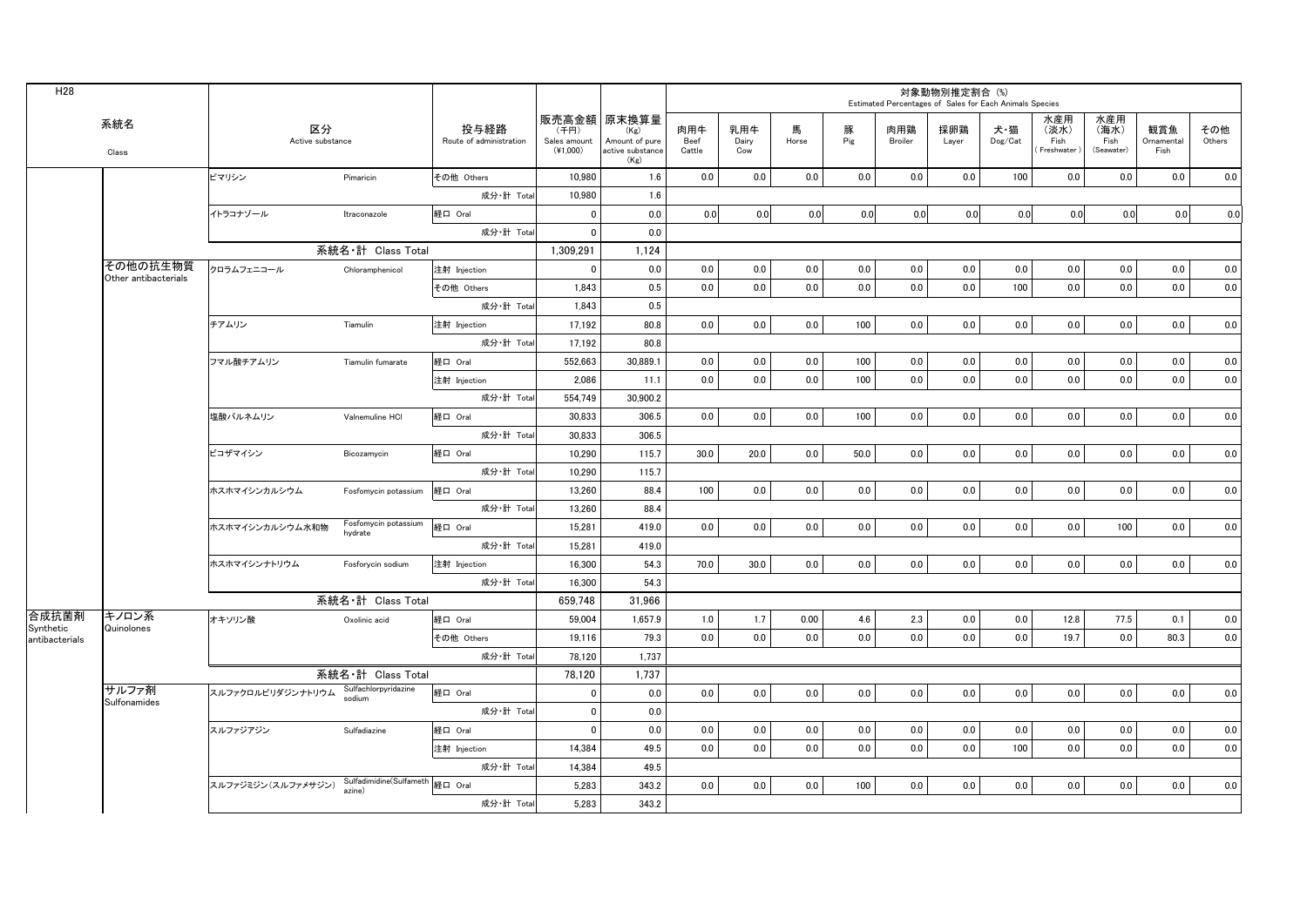|                                   |                        |                             |                                 |                                  |                                                                   |                       |                     |                |             |                | 対象動物別推定割合 (%) | Estimated Percentages of Sales for Each Animals Species |                                      |                                   |                           |               |
|-----------------------------------|------------------------|-----------------------------|---------------------------------|----------------------------------|-------------------------------------------------------------------|-----------------------|---------------------|----------------|-------------|----------------|---------------|---------------------------------------------------------|--------------------------------------|-----------------------------------|---------------------------|---------------|
| 系統名<br>Class                      | 区分<br>Active substance |                             | 投与経路<br>Route of administration | (千円)<br>Sales amount<br>(41,000) | 販売高金額 原末換算量<br>(Kg)<br>Amount of pure<br>active substance<br>(Kg) | 肉用牛<br>Beef<br>Cattle | 乳用牛<br>Dairy<br>Cow | 馬<br>Horse     | 豚<br>Pig    | 肉用鶏<br>Broiler | 採卵鶏<br>Layer  | 犬・猫<br>Dog/Cat                                          | 水産用<br>(淡水)<br>Fish<br>(Freshwater ) | 水産用<br>(海水)<br>Fish<br>(Seawater) | 観賞魚<br>Ornamental<br>Fish | その他<br>Others |
|                                   | スルファジメトキシン             | Sulfadimethoxine            | 経口 Oral                         | 9,772                            | 1,099.8                                                           | 0.0                   | 0.0                 | 0.0            | 65.6        | 25.9           | 0.0           | 0.0                                                     | 0.0                                  | 0.0                               | 0.0                       | 8.5           |
|                                   |                        |                             | 注射 Injection                    | 8,163                            | 485.5                                                             | 22.5                  | 43.5                | 1.4            | 32.6        | $\mathbf 0$    | $\mathbf{0}$  | $\mathbf{0}$                                            | $\mathbf{0}$                         | $\mathbf{0}$                      | $\mathbf 0$               | $\mathbf{0}$  |
|                                   |                        |                             | 成分·計 Total                      | 17.935                           | 1.585.3                                                           |                       |                     |                |             |                |               |                                                         |                                      |                                   |                           |               |
|                                   | スルファジメトキシンナトリウム        | Sulfadimethxine sodium      | 経口 Oral                         | 2,455                            | 172.0                                                             | 25.0                  | $\mathbf 0$         | $\pmb{0}$      | 50.0        | 25.0           | $\pmb{0}$     | $\mathbf 0$                                             | $\mathbf 0$                          | $\mathbf 0$                       | $\mathbf 0$               | $\pmb{0}$     |
|                                   |                        |                             | その他 Others                      | 3,137                            | 24.0                                                              | 0.0                   | 0.0                 | 0.0            | 0.0         | 0.0            | 0.0           | 0.0                                                     | 0.0                                  | 0.0                               | 100                       | 0.0           |
|                                   |                        |                             | 成分·計 Total                      | 5,592                            | 196.0                                                             |                       |                     |                |             |                |               |                                                         |                                      |                                   |                           |               |
|                                   | スルファドキシン               | Sulfadoxine                 | 注射 Injection                    | 27,192                           | 341.8                                                             | 0.0                   | 0.0                 | $0.0\,$        | 100         | 0.0            | 0.0           | 0.0                                                     | 0.0                                  | $0.0\,$                           | 0.0                       | 0.0           |
|                                   |                        |                             | 成分·計 Total                      | 27.192                           | 341.8                                                             |                       |                     |                |             |                |               |                                                         |                                      |                                   |                           |               |
|                                   | スルファメトキサゾール            | Sulfamethoxazole            | 経口 Oral                         | 319,270                          | 52.998.4                                                          | $\mathbf 0$           | $\mathbf 0$         | 0.0            | 86.5        | 10.8           | 2.7           | $\overline{0}$                                          | $\mathbf 0$                          | $\overline{0}$                    | $\mathbf 0$               | $\mathbf 0$   |
|                                   |                        |                             | 成分·計 Total                      | 319,270                          | 52,998.4                                                          |                       |                     |                |             |                |               |                                                         |                                      |                                   |                           |               |
|                                   | スルファメラジンナトリウム          | Sulfamerazine sodium        | 経口 Oral                         | $\pmb{0}$                        | 0.0                                                               | 0.0                   | 0.0                 | 0.0            | 0.0         | 0.0            | 0.0           | 0.0                                                     | 0.0                                  | 0.0                               | 0.0                       | 0.0           |
|                                   |                        |                             | その他 Others                      | 15,128                           | 287.4                                                             | 0.0                   | 0.0                 | 0.0            | 0.0         | 0.0            | 0.0           | 0.0                                                     | 0.0                                  | 0.0                               | 100                       | 0.0           |
|                                   |                        |                             | 成分·計 Total                      | 15,128                           | 287.4                                                             |                       |                     |                |             |                |               |                                                         |                                      |                                   |                           |               |
|                                   | スルファモイルダプソン            | SulfamoyIdapsone            | 経口 Oral                         | 15,657                           | 728.0                                                             | 0.0                   | 0.0                 | 0.0            | 100         | 0.0            | 0.0           | 0.0                                                     | 0.0                                  | 0.0                               | 0.0                       | 0.0           |
|                                   |                        |                             | 注射 Injection                    | $\mathbf 0$                      | 0.0                                                               | 0.0                   | 0.0                 | 0.0            | $\mathbf 0$ | 0.0            | 0.0           | 0.0                                                     | 0.0                                  | 0.0                               | 0.0                       | 0.0           |
|                                   |                        |                             | 成分·計 Total                      | 15,657                           | 728.0                                                             |                       |                     |                |             |                |               |                                                         |                                      |                                   |                           |               |
|                                   | スルファモノメトキシン            | Sulfamonomethoxin           | 経口 Oral                         | 288,041                          | 20,997.5                                                          | 15.9                  | 16.7                | 5.0            | 37.8        | 9.1            | 6.3           | 1.1                                                     | 6.6                                  | 1.5                               | 0.0                       | 0.0           |
|                                   |                        |                             | 注射 Injection                    | 32,307                           | 1,741.6                                                           | 20.0                  | 40.0                | 10.0           | 30.0        | 0.0            | 0.0           | 0.0                                                     | 0.0                                  | 0.0                               | 0.0                       | 0.0           |
|                                   |                        |                             | 成分·計 Total                      | 320.348                          | 22.739.1                                                          |                       |                     |                |             |                |               |                                                         |                                      |                                   |                           |               |
|                                   | スルファモノメトキシンナトリウム       | Sulfarnomethoxine<br>sodium | 経口 Oral                         | 85,840                           | 8,745.0                                                           | 4.9                   | 4.9                 | 0.4            | 8.1         | 0.0            | 0.0           | 3.0                                                     | 41.0                                 | 37.7                              | 0.0                       | 0.0           |
|                                   |                        |                             | 成分·計 Total                      | 85,840                           | 8,745.0                                                           |                       |                     |                |             |                |               |                                                         |                                      |                                   |                           |               |
|                                   | スルフィソゾールナトリウム          | Sulfisozole Sodium          | 経口 Oral                         | 85,875                           | 7.835.0                                                           | 0.0                   | 0.0                 | 0.0            | 0.0         | 0.0            | 0.0           | 0.0                                                     | 60.0                                 | 40.0                              | 0.0                       | 0.0           |
|                                   |                        |                             | 成分·計 Total                      | 85,875                           | 7,835.0                                                           |                       |                     |                |             |                |               |                                                         |                                      |                                   |                           |               |
|                                   | ホモスルファミン               | Homosulfamine               | 注射 Injection                    | $\mathbf{0}$                     | 0.0                                                               | 0.0                   | 0.0                 | 0.0            | 0.0         | 0.0            | 0.0           | 0.0                                                     | 0.0                                  | 0.0                               | 0.0                       | 0.0           |
|                                   |                        |                             | 成分·計 Total                      | $\mathbf{0}$                     | 0.0                                                               |                       |                     |                |             |                |               |                                                         |                                      |                                   |                           |               |
|                                   |                        | 系統名·計 Class Total           |                                 | 912,505                          | 95.849                                                            |                       |                     |                |             |                |               |                                                         |                                      |                                   |                           |               |
| チアンフェニコール系 <sub>チアンフェニコール</sub>   |                        | Thiamphenicol               | 経口 Oral                         | 108,857                          | 9,067.0                                                           | 0.0                   | 0.0                 | 0.0            | 84.0        | 2.6            | 0.0           | 0.0                                                     | 0.0                                  | 13.4                              | 0.0                       | 0.0           |
| Thiamphenicol and<br>derivateives |                        |                             | 注射 Injection                    | 70,147                           | 702.0                                                             | 10.0                  | 20.0                | 0.0            | 70.0        | 0.0            | 0.0           | 0.0                                                     | 0.0                                  | 0.0                               | 0.0                       | 0.0           |
|                                   |                        |                             | 成分·計 Total                      | 179,004                          | 9,769.0                                                           |                       |                     |                |             |                |               |                                                         |                                      |                                   |                           |               |
|                                   | フロルフェニコール              | Florfenicol                 | 経口 Oral                         | 1,147,440                        | 13,010.3                                                          | $\mathbf 0$           | $\mathbf 0$         | $\overline{0}$ | 92.1        | 4.4            | $\mathbf 0$   | $\overline{0}$                                          | 1.2                                  | 2.3                               | $\mathbf{0}$              | 0.0           |
|                                   |                        |                             | 注射 Injection                    | 763.683                          | 3.709.1                                                           | 46.2                  | 36.1                | 0.0            | 17.6        | 0.0            | 0.0           | 0.0                                                     | 0.0                                  | 0.0                               | 0.0                       | 0.0           |
|                                   |                        |                             | その他 Others                      | 323,241                          | 4.1                                                               | 0.0                   | 0.0                 | 0.0            | 0.0         | 0.0            | 0.0           | 100                                                     | 0.0                                  | 0.0                               | 0.0                       | 0.0           |
|                                   |                        |                             | 成分·計 Total                      | 2,234,364                        | 16,723.6                                                          |                       |                     |                |             |                |               |                                                         |                                      |                                   |                           |               |
|                                   |                        | 系統名·計 Class Total           |                                 | 2,413,368                        | 26.493                                                            |                       |                     |                |             |                |               |                                                         |                                      |                                   |                           |               |
|                                   |                        |                             |                                 |                                  |                                                                   |                       |                     |                |             |                |               |                                                         |                                      |                                   |                           |               |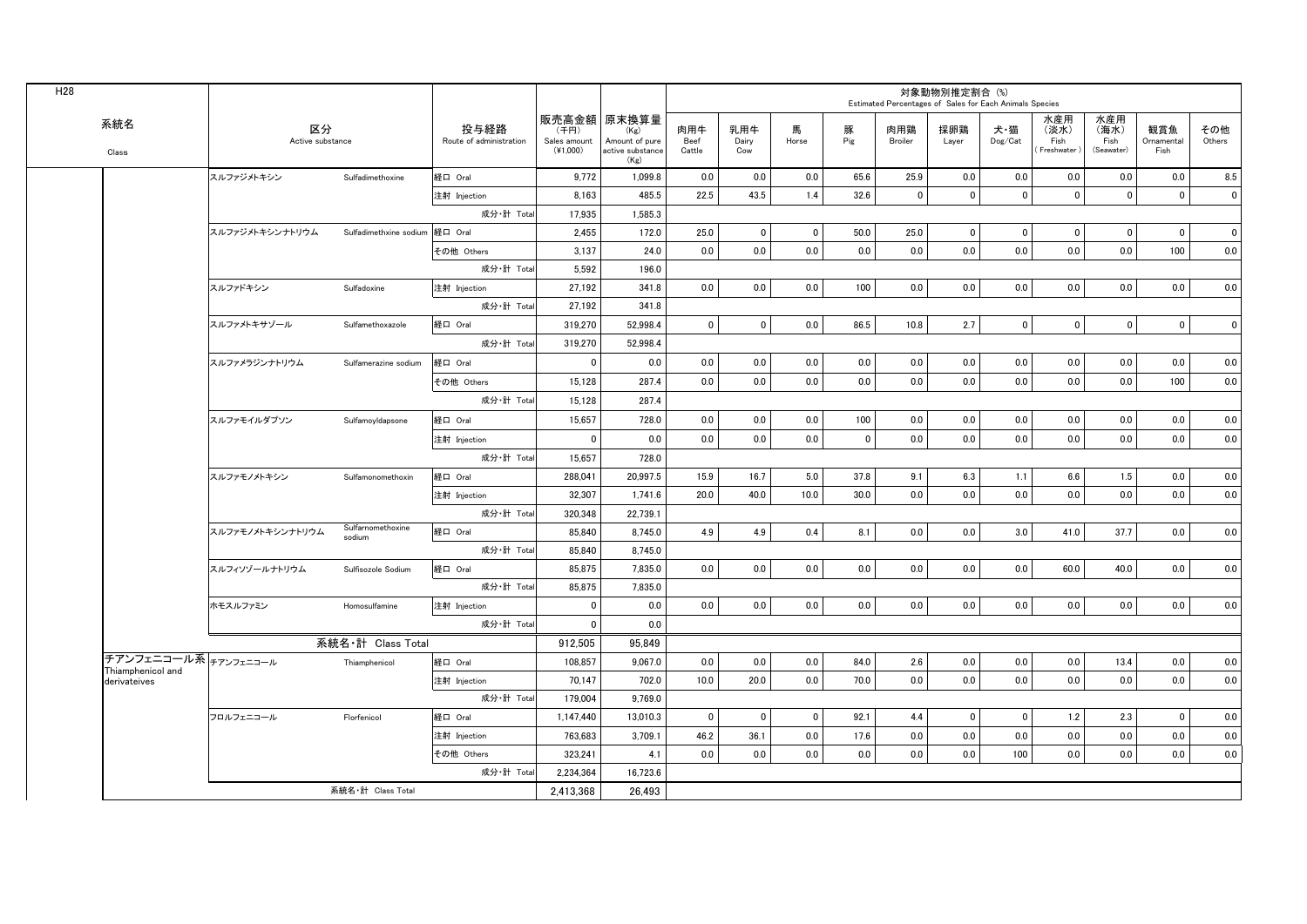| H <sub>28</sub> |                                     |               |                               |                                 |                                  |                                                                   |                       |                     |             |          |                | 対象動物別推定割合 (%)<br>Estimated Percentages of Sales for Each Animals Species |                                    |                                     |                                   |                           |               |
|-----------------|-------------------------------------|---------------|-------------------------------|---------------------------------|----------------------------------|-------------------------------------------------------------------|-----------------------|---------------------|-------------|----------|----------------|--------------------------------------------------------------------------|------------------------------------|-------------------------------------|-----------------------------------|---------------------------|---------------|
|                 | 系統名<br>Class                        |               | 区分<br>Active substance        | 投与経路<br>Route of administration | (千円)<br>Sales amount<br>(41,000) | 販売高金額 原末換算量<br>(Kg)<br>Amount of pure<br>active substance<br>(Kg) | 肉用牛<br>Beef<br>Cattle | 乳用牛<br>Dairy<br>Cow | 馬<br>Horse  | 豚<br>Pig | 肉用鶏<br>Broiler | 採卵鶏<br>Layer                                                             | 犬・猫<br>$\mathsf{Dog}/\mathsf{Cat}$ | 水産用<br>(淡水)<br>Fish<br>Freshwater ) | 水産用<br>(海水)<br>Fish<br>(Seawater) | 観賞魚<br>Ornamental<br>Fish | その他<br>Others |
|                 | フラン系<br>Furan and derivatives       | ニトロフラゾン       | Nitrofurazone                 | その他 Others                      | 15.259                           | 288.7                                                             | 0.0                   | 0.0                 | 0.0         | 0.0      | 0.0            | 0.0                                                                      | 0.0                                | 0.0                                 | 0.0                               | 100                       | 0.0           |
|                 |                                     |               |                               | 成分·計 Total                      | 15.259                           | 288.7                                                             |                       |                     |             |          |                |                                                                          |                                    |                                     |                                   |                           |               |
|                 |                                     | ニフルスチレン酸ナトリウム | Nifurstyrenic acid<br>sodium  | 経口 Oral                         | 4,688                            | 98.3                                                              | 0.0                   | 0.0                 | 0.0         | 0.0      | 0.0            | 0.0                                                                      | 0.0                                | 0.0                                 | 0.0                               | 100                       | 0.0           |
|                 |                                     |               |                               | その他 Others                      | 89,315                           | 1,185.6                                                           | 0.0                   | 0.0                 | 0.0         | 0.0      | 0.0            | 0.0                                                                      | 0.0                                | 0.0                                 | 0.0                               | 100                       | 0.0           |
|                 |                                     |               |                               | 成分·計 Total                      | 94,003                           | 1,283.8                                                           |                       |                     |             |          |                |                                                                          |                                    |                                     |                                   |                           |               |
|                 |                                     |               | 系統名·計 Class Total             |                                 | 109.261                          | 1,573                                                             |                       |                     |             |          |                |                                                                          |                                    |                                     |                                   |                           |               |
|                 | フルオロキノロン系<br>Fluoroquinolones       | エンロフロキサシン     | Enrofloxacin                  | 経口 Oral                         | 876.769                          | 1,656.4                                                           | 1.4                   | 0.6                 | 0.0         | 0.0      | 71.9           | 0.0                                                                      | 26.1                               | 0.0                                 | 0.0                               | 0.0                       | 0.0           |
|                 |                                     |               |                               | 注射 Injection                    | 1,028,833                        | 1,133.3                                                           | 39.1                  | 34.4                | $\mathbf 0$ | 20.5     | $\mathbf 0$    | $\mathbf 0$                                                              | 6.0                                | $\mathbf 0$                         | $\mathbf 0$                       | $\mathbf 0$               | $\mathbf 0$   |
|                 |                                     |               |                               | 成分·計 Total                      | 1,905,602                        | 2,789.7                                                           |                       |                     |             |          |                |                                                                          |                                    |                                     |                                   |                           |               |
|                 |                                     | オフロキサシン       | Ofloxacin                     | 経口 Oral                         | 157.503                          | 655.4                                                             | 0.0                   | 0.0                 | 0.0         | 0.0      | 74.9           | 18.7                                                                     | 6.4                                | 0.0                                 | 0.0                               | 0.0                       | 0.0           |
|                 |                                     |               |                               | 経皮 Cutaneous                    | 307.057                          | 23.2                                                              | 0.0                   | 0.0                 | 0.0         | 0.0      | 0.0            | 0.0                                                                      | 100                                | 0.0                                 | 0.0                               | 0.0                       | 0.0           |
|                 |                                     |               |                               | 成分·計 Total                      | 464,561                          | 678.5                                                             |                       |                     |             |          |                |                                                                          |                                    |                                     |                                   |                           |               |
|                 |                                     | オルビフロキサシン     | Orbifloxacin                  | 経口 Oral                         | 379,697                          | 418.0                                                             | 0.0                   | 0.0                 | 0.0         | 39.2     | 0.0            | 0.0                                                                      | 60.8                               | 0.0                                 | 0.0                               | 0.0                       | 0.0           |
|                 |                                     |               |                               | 注射 Injection                    | 318,114                          | 447.6                                                             | 0.0                   | 28.3                | 0.0         | 66.1     | 0.0            | 0.0                                                                      | 5.6                                | 0.0                                 | 0.0                               | 0.0                       | 0.0           |
|                 |                                     |               |                               | 経皮 Cutaneous                    | 307,079                          | 22.8                                                              | 0.0                   | 0.0                 | 0.0         | 0.0      | 0.0            | 0.0                                                                      | 100                                | 0.0                                 | 0.0                               | 0.0                       | 0.0           |
|                 |                                     |               |                               | 成分·計 Total                      | 1.004.890                        | 888.4                                                             |                       |                     |             |          |                |                                                                          |                                    |                                     |                                   |                           |               |
|                 |                                     | ノルフロキサシン      | Norfloxacin                   | 経口 Oral                         | 42,266                           | 1,306.0                                                           | $\mathbf 0$           | $\mathbf 0$         | $\mathbf 0$ | 32.0     | 54.4           | 13.6                                                                     | $\mathbf 0$                        | $\mathbf 0$                         | $\mathbf 0$                       | $\mathbf 0$               | $\mathbf{0}$  |
|                 |                                     |               |                               | 成分·計 Total                      | 42,266                           | 1,306.0                                                           |                       |                     |             |          |                |                                                                          |                                    |                                     |                                   |                           |               |
|                 |                                     | マルボフロキサシン     | Marbofloxacin                 | 経口 Oral                         | 30.282                           | 16.6                                                              | 0.0                   | 0.0                 | 0.0         | 0.0      | 0.0            | 0.0                                                                      | 100                                | 0.0                                 | 0.0                               | 0.0                       | 0.0           |
|                 |                                     |               |                               | 注射 Injection                    | 616.310                          | 367.3                                                             | 69.9                  | 0.0                 | 0.0         | 30.1     | 0.0            | 0.0                                                                      | 0.0                                | 0.0                                 | 0.0                               | 0.0                       | 0.0           |
|                 |                                     |               |                               | 成分·計 Total                      | 646.592                          | 383.8                                                             |                       |                     |             |          |                |                                                                          |                                    |                                     |                                   |                           |               |
|                 |                                     | メシル酸ダノフロキサシン  | Danofloxacin mesilate         | 注射 Injection                    | 48,254                           | 31.5                                                              | 40.0                  | 20.0                | 0.0         | 40.0     | 0.0            | 0.0                                                                      | 0.0                                | 0.0                                 | 0.0                               | 0.0                       | 0.0           |
|                 |                                     |               |                               | 成分·計 Total                      | 48,254                           | 31.5                                                              |                       |                     |             |          |                |                                                                          |                                    |                                     |                                   |                           |               |
|                 |                                     | 塩酸ロメフロキサシン    | Lomefloxacin<br>hydrochloride | その他 Others                      | 114,446                          | 5.9                                                               | 0.0                   | 0.0                 | 0.0         | 0.0      | 0.0            | 0.0                                                                      | 100                                | 0.0                                 | 0.0                               | 0.0                       | 0.0           |
|                 |                                     |               |                               | 成分·計 Total                      | 114.446                          | 5.9                                                               |                       |                     |             |          |                |                                                                          |                                    |                                     |                                   |                           |               |
|                 |                                     |               | 系統名·計 Class Total             |                                 | 4,226,610                        | 6,084                                                             |                       |                     |             |          |                |                                                                          |                                    |                                     |                                   |                           |               |
|                 | その他の合成抗菌剤オルメトプリム<br>Other synthetic |               | Ormetoprim                    | 経口 Oral                         | 180,900                          | 1,373.5                                                           | 35.8                  | 35.8                | 0.0         | 15.1     | 10.5           | 0.0                                                                      | 0.0                                | 2.8                                 | 0.0                               | 0.0                       | 0.0           |
|                 | antibacterials                      |               |                               | 成分·計 Total                      | 180.900                          | 1,373.5                                                           |                       |                     |             |          |                |                                                                          |                                    |                                     |                                   |                           |               |
|                 |                                     | トリメトプリム       | Trimethoprim                  | 経口 Oral                         | 323,877                          | 10,665.8                                                          | 0.0                   | 0.0                 | 0.0         | 86.4     | 11.0           | 2.7                                                                      | 0.0                                | 0.0                                 | 0.0                               | 0.0                       | 0.0           |
|                 |                                     |               |                               | 注射 Injection                    | 41.576                           | 78.3                                                              | 0.0                   | 0.0                 | 0.0         | 87.3     | 0.0            | 0.0                                                                      | 12.7                               | 0.0                                 | 0.0                               | 0.0                       | 0.0           |
|                 |                                     |               |                               | 成分·計 Total                      | 365,453                          | 10,744.1                                                          |                       |                     |             |          |                |                                                                          |                                    |                                     |                                   |                           |               |
|                 |                                     |               | 系統名·計 Class Total             |                                 | 546,353                          | 12,118                                                            |                       |                     |             |          |                |                                                                          |                                    |                                     |                                   |                           |               |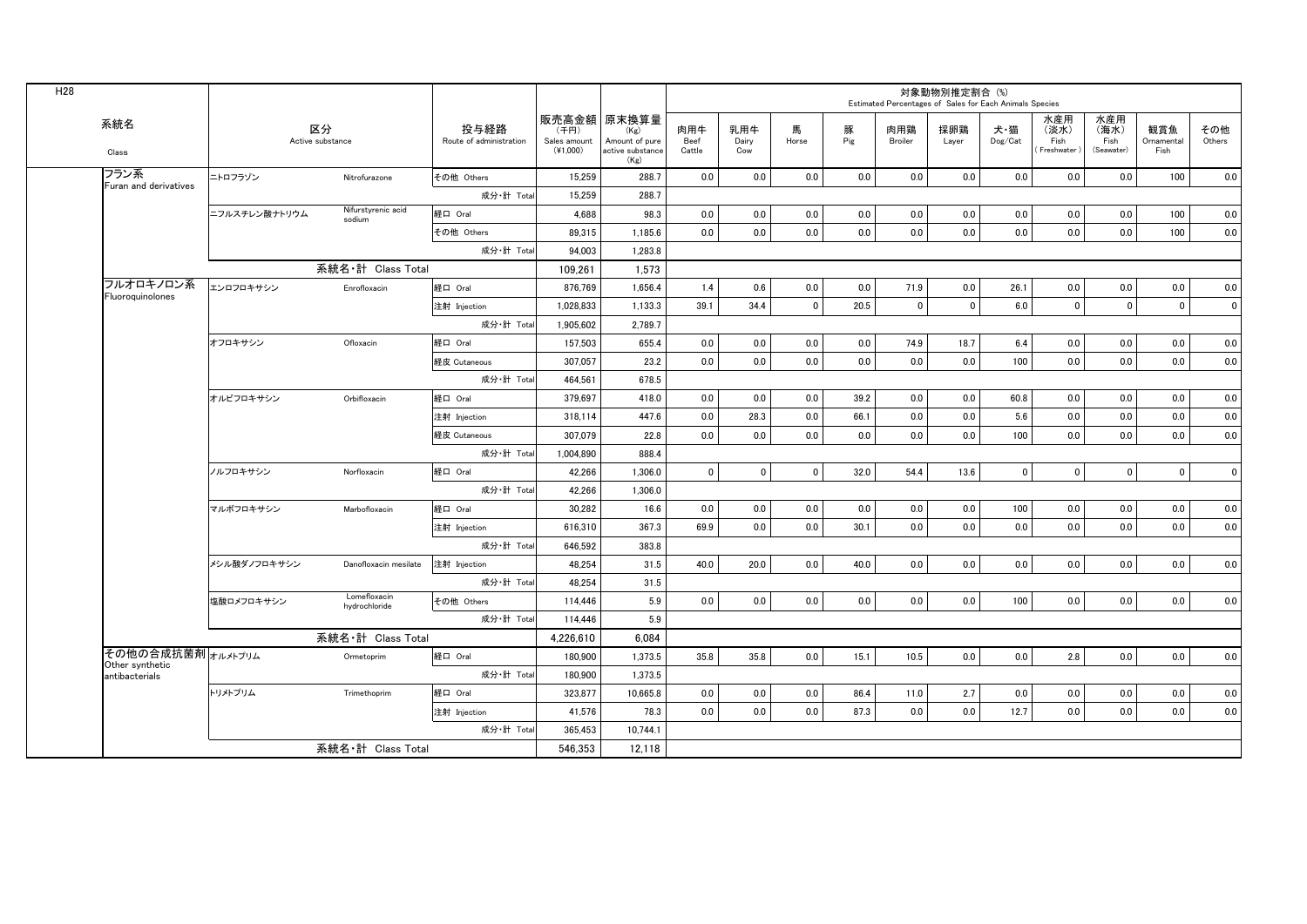|                                 |             |                        |                                 |                                  |                                                                   |                       |                     |            |          |                | 対象動物別推定割合 (%) | Estimated Percentages of Sales for Each Animals Species |                                   |                                   |                           |               |
|---------------------------------|-------------|------------------------|---------------------------------|----------------------------------|-------------------------------------------------------------------|-----------------------|---------------------|------------|----------|----------------|---------------|---------------------------------------------------------|-----------------------------------|-----------------------------------|---------------------------|---------------|
| 系統名<br>Class                    |             | 区分<br>Active substance | 投与経路<br>Route of administration | (千円)<br>Sales amount<br>(41,000) | 販売高金額 原末換算量<br>(Kg)<br>Amount of pure<br>active substance<br>(Kg) | 肉用牛<br>Beef<br>Cattle | 乳用牛<br>Dairy<br>Cow | 馬<br>Horse | 豚<br>Pig | 肉用鶏<br>Broiler | 採卵鶏<br>Layer  | 犬・猫<br>$\mathsf{Dog}/\mathsf{Cat}$                      | 水産用<br>(淡水)<br>Fish<br>Freshwater | 水産用<br>(海水)<br>Fish<br>(Seawater) | 観賞魚<br>Ornamental<br>Fish | その他<br>Others |
| アベルメクチン系                        | イベルメクチン     | Ivermectin             | 経口 Oral                         | 1,531,628                        | 189.2                                                             | 0.0                   | 0.0                 | 6.4        | 93.0     | 0.0            | 0.0           | 0.5                                                     | 0.0                               | 0.0                               | 0.0                       | 0.0           |
| Avermectins                     |             |                        | 注射 Injection                    | 134.670                          | 40.1                                                              | 24.8                  | 25.0                | 0.0        | 50.2     | 0.0            | 0.0           | 0.0                                                     | 0.0                               | 0.0                               | 0.0                       | 0.0           |
|                                 |             |                        | 経皮 Cutaneous                    | 523,743                          | 320.2                                                             | 65.1                  | 34.8                | 0.0        | 0.0      | 0.0            | 0.0           | 0.01                                                    | 0.0                               | 0.0                               | 0.0                       | 0.0           |
|                                 |             |                        | 成分·計 Total                      | 2.190.040                        | 549.5                                                             |                       |                     |            |          |                |               |                                                         |                                   |                                   |                           |               |
|                                 | エプリノメクチン    | Eprinomectin           | 経皮 Cutaneous                    | 205,344                          | 46.0                                                              | 0.0                   | 98.7                | 0.0        | 0.0      | 0.0            | 0.0           | 1.3                                                     | 0.0                               | 0.0                               | 0.0                       | 0.0           |
|                                 |             |                        | 成分·計 Total                      | 205,344                          | 46.0                                                              |                       |                     |            |          |                |               |                                                         |                                   |                                   |                           |               |
|                                 | セラメクチン      | Selamectin             | 経皮 Cutaneous                    | 1,191,183                        | 91.8                                                              | 0.0                   | 0.0                 | 0.0        | 0.0      | 0.0            | 0.0           | 100                                                     | 0.0                               | 0.0                               | 0.0                       | 0.0           |
|                                 |             |                        | 成分·計 Total                      | 1,191,183                        | 91.8                                                              |                       |                     |            |          |                |               |                                                         |                                   |                                   |                           |               |
|                                 | ドラメクチン      | Doramectin             | 注射 Injection                    | 66,700                           | 9.7                                                               | 5.0                   | 0.0                 | 0.0        | 95.0     | 0.0            | 0.0           | 0.0                                                     | 0.0                               | 0.0                               | 0.0                       | 0.0           |
|                                 |             |                        | 成分·計 Total                      | 66,700                           | 9.7                                                               |                       |                     |            |          |                |               |                                                         |                                   |                                   |                           |               |
|                                 | ミルベマイシンオキシム | Miblemycin oxime       | 経口 Oral                         | 4,130,987                        | 47.0                                                              | 0.0                   | 0.0                 | 0.0        | 0.0      | 0.0            | 0.0           | 100                                                     | 0.0                               | 0.0                               | 0.0                       | 0.0           |
|                                 |             |                        | 成分·計 Total                      | 4.130.987                        | 47.0                                                              |                       |                     |            |          |                |               |                                                         |                                   |                                   |                           |               |
|                                 | モキシデクチン     | Moxidectin             | 経口 Oral                         | 183,825                          | 0.1                                                               | 0.0                   | 0.0                 | 0.0        | 0.0      | 0.0            | 0.0           | 100                                                     | 0.0                               | 0.0                               | 0.0                       | 0.0           |
|                                 |             |                        | 注射 Injection                    | 376,615                          | 1.3                                                               | 0.0                   | 0.0                 | 0.0        | 0.0      | 0.0            | 0.0           | 100                                                     | 0.0                               | 0.0                               | 0.0                       | 0.0           |
|                                 |             |                        | 経皮 Cutaneous                    | 239.544                          | 9.7                                                               | 14.5                  | 9.7                 | 0.0        | 0.0      | 0.0            | 0.0           | 75.8                                                    | 0.0                               | 0.0                               | 0.0                       | 0.0           |
|                                 |             |                        | 成分·計 Total                      | 799,984                          | 11.1                                                              |                       |                     |            |          |                |               |                                                         |                                   |                                   |                           |               |
|                                 |             | 系統名·計 Class Total      |                                 | 8,584,238                        | 755                                                               |                       |                     |            |          |                |               |                                                         |                                   |                                   |                           |               |
| チアベンダゾール系                       | トリクラベンダゾール  | Triclabendazole        | 経口 Oral                         | $\mathbf{0}$                     | 0.0                                                               | 0.0                   | 0.0                 | 0.0        | 0.0      | 0.0            | 0.0           | 0.0                                                     | 0.0                               | 0.0                               | 0.0                       | 0.0           |
| Tiabendazole and<br>derivatives |             |                        | 成分·計 Total                      | $\Omega$                         | 0.0                                                               |                       |                     |            |          |                |               |                                                         |                                   |                                   |                           |               |
|                                 | フェンベンダゾール   | Fenbendazol            | 経口 Oral                         | 209,580                          | 2,794.4                                                           | 0.0                   | 0.0                 | 0.0        | 100      | 0.0            | 0.0           | 0.0                                                     | 0.0                               | 0.0                               | 0.0                       | 0.0           |
|                                 |             |                        | 成分·計 Total                      | 209,580                          | 2,794.4                                                           |                       |                     |            |          |                |               |                                                         |                                   |                                   |                           |               |
|                                 | フルベンダゾール    | Flubendazole           | 経口 Oral                         | 46,230                           | 657.8                                                             | 0.0                   | 0.0                 | 0.0        | 100      | 0.0            | 0.0           | 0.0                                                     | 0.0                               | 0.0                               | 0.0                       | 0.0           |
|                                 |             |                        | 成分·計 Total                      | 46,230                           | 657.8                                                             |                       |                     |            |          |                |               |                                                         |                                   |                                   |                           |               |
|                                 |             | 系統名·計 Class Total      |                                 | 255,810                          | 3,452                                                             |                       |                     |            |          |                |               |                                                         |                                   |                                   |                           |               |
| ピペラジン系<br>Piperazines           | アジピン酸ピペラジン  | Piperazine adipate     | 経口 Oral                         | $\mathbf{0}$                     | 0.0                                                               | 0.0                   | 0.0                 | 0.0        | 0.0      | 0.0            | 0.0           | 0.0                                                     | 0.0                               | 0.0                               | 0.0                       | 0.0           |
|                                 |             |                        | 成分·計 Total                      | $\mathbf 0$                      | 0.0                                                               |                       |                     |            |          |                |               |                                                         |                                   |                                   |                           |               |
|                                 | クエン酸ピペラジン   | Piperazine citrate     | 経口 Oral                         | 22,157                           | 338.8                                                             | 0.0                   | 0.0                 | 0.0        | 0.0      | 0.0            | 0.0           | 100                                                     | 0.0                               | 0.0                               | 0.0                       | 0.0           |
|                                 |             |                        | 成分·計 Total                      | 22,157                           | 338.8                                                             |                       |                     |            |          |                |               |                                                         |                                   |                                   |                           |               |
|                                 | リン酸ピペラジン    | Piperazine sulfate     | 経口 Oral                         | 2,604                            | 67.4                                                              | 0.0                   | 0.0                 | 0.0        | 0.0      | 0.0            | 0.0           | 0.0                                                     | 0.0                               | 0.0                               | 0.0                       | 100           |
|                                 |             |                        | 成分·計 Total                      | 2,604                            | 67.4                                                              |                       |                     |            |          |                |               |                                                         |                                   |                                   |                           |               |
|                                 |             | 系統名·計 Class Total      |                                 | 24.761                           | 406                                                               |                       |                     |            |          |                |               |                                                         |                                   |                                   |                           |               |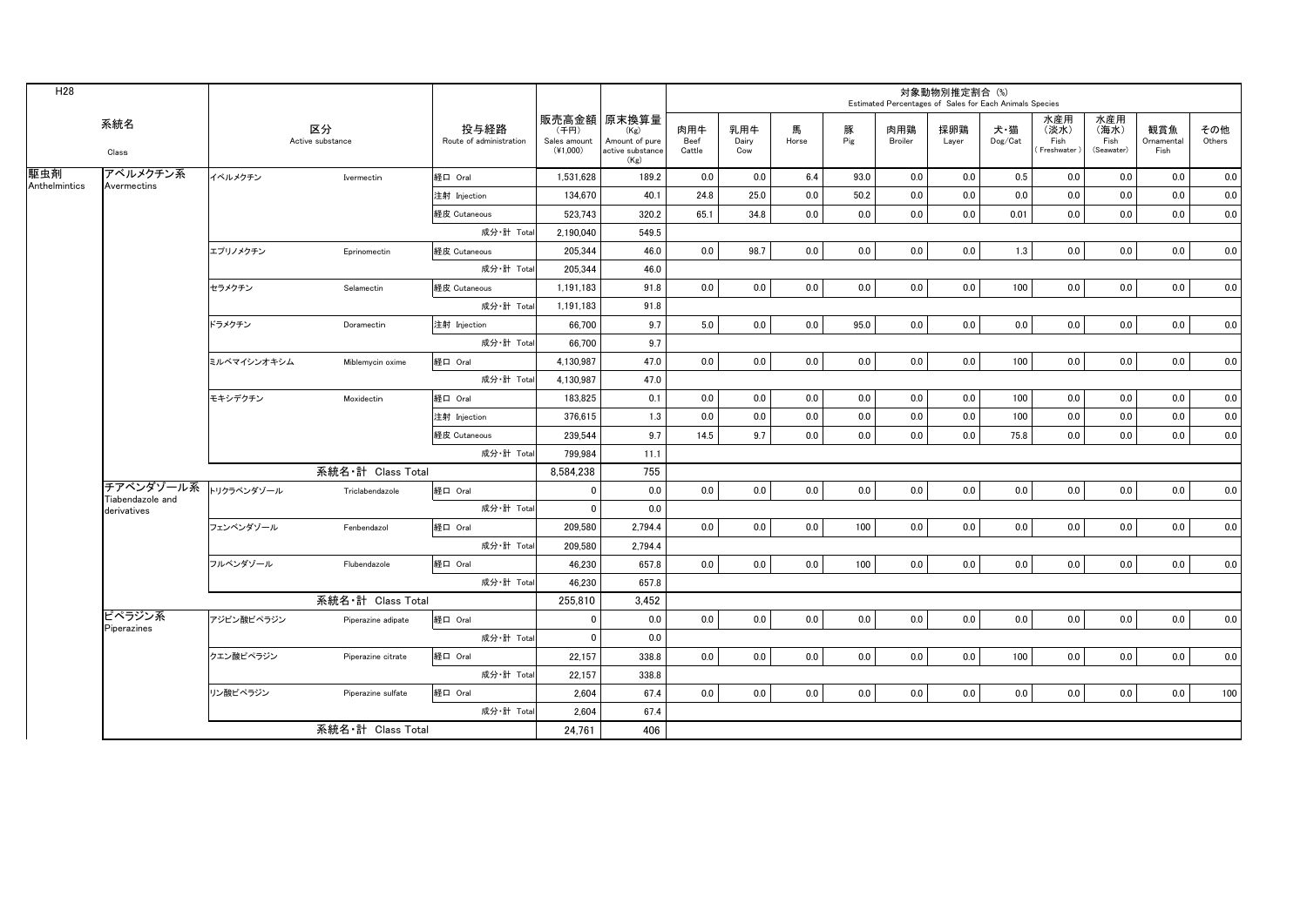| H28 |                                       |          |                        |                                 |                                    |                                                                   |                       |                     |            |          | Estimated Percentages of Sales for Each Animals Species | 対象動物別推定割合 (%) |                                    |                                     |                                   |                           |               |
|-----|---------------------------------------|----------|------------------------|---------------------------------|------------------------------------|-------------------------------------------------------------------|-----------------------|---------------------|------------|----------|---------------------------------------------------------|---------------|------------------------------------|-------------------------------------|-----------------------------------|---------------------------|---------------|
|     | 系統名<br>Class                          |          | 区分<br>Active substance | 投与経路<br>Route of administration | (千円)<br>Sales amount<br>$(*1,000)$ | 販売高金額 原末換算量<br>(Kg)<br>Amount of pure<br>active substance<br>(Kg) | 肉用牛<br>Beef<br>Cattle | 乳用牛<br>Dairy<br>Cow | 馬<br>Horse | 豚<br>Pig | 肉用鶏<br>Broiler                                          | 採卵鶏<br>Layer  | 犬・猫<br>$\mathsf{Dog}/\mathsf{Cat}$ | 水産用<br>(淡水)<br>Fish<br>(Freshwater) | 水産用<br>(海水)<br>Fish<br>(Seawater) | 観賞魚<br>Ornamental<br>Fish | その他<br>Others |
|     | その他の駆虫剤<br><b>Other Anthelmintics</b> | エモデプシド   | Emodepside             | 経皮 Cutaneous                    | 32,402                             | 1.2                                                               | 0.0                   | 0.0                 | 0.0        | 0.0      | 0.0                                                     | 0.0           | 100                                | 0.0                                 | 0.0                               | 0.0                       | 0.0           |
|     |                                       |          |                        | 成分·計 Total                      | 32,402                             | 1.2                                                               |                       |                     |            |          |                                                         |               |                                    |                                     |                                   |                           |               |
|     |                                       | 塩酸レバミゾール | Levamisole HCI         | 経口 Oral                         | 40.830                             | 669.5                                                             | 0.0                   | 4.3                 | 0.0        | 74.2     | 21.5                                                    | 0.0           | 0.0                                | 0.0                                 | 0.0                               | 0.0                       | 0.0           |
|     |                                       |          |                        | 成分·計 Total                      | 40,830                             | 669.5                                                             |                       |                     |            |          |                                                         |               |                                    |                                     |                                   |                           |               |
|     |                                       | オキシクロザニド | Oxyclozanide           | 経口 Oral                         | $\mathbf 0$                        | 0.0                                                               | 0.0                   | 0.0                 | 0.0        | 0.0      | 0.0                                                     | 0.0           | 0.0                                | 0.0                                 | 0.0                               | 0.0                       | 0.0           |
|     |                                       |          |                        | 成分·計 Total                      | $\mathbf{0}$                       | 0.0                                                               |                       |                     |            |          |                                                         |               |                                    |                                     |                                   |                           |               |
|     |                                       | カマラ      | Kamala                 | 経口 Oral                         | 3                                  | 0.01                                                              | $0.0\,$               | 0.0                 | 0.0        | 0.0      | 0.0                                                     | 0.0           | 100                                | 0.0                                 | 0.0                               | 0.0                       | 0.0           |
|     |                                       |          |                        | 成分·計 Total                      | $\mathbf{3}$                       | 0.01                                                              |                       |                     |            |          |                                                         |               |                                    |                                     |                                   |                           |               |
|     |                                       | サントニン    | Santonin               | 経口 Oral                         | 16,990                             | 9.3                                                               | 0.0                   | 0.0                 | 0.0        | 0.0      | 0.0                                                     | 0.0           | 100                                | 0.0                                 | 0.0                               | 0.0                       | 0.0           |
|     |                                       |          |                        | 成分·計 Total                      | 16,990                             | 9.3                                                               |                       |                     |            |          |                                                         |               |                                    |                                     |                                   |                           |               |
|     |                                       | ジクロロフェン  | Dichlorophen           | 経口 Oral                         | 2,604                              | 67.4                                                              | 0.0                   | 0.0                 | 0.0        | 0.0      | 0.0                                                     | $0.0\,$       | 0.0                                | 0.0                                 | 0.0                               | 0.0                       | 100           |
|     |                                       |          |                        | 成分·計 Total                      | 2.604                              | 67.4                                                              |                       |                     |            |          |                                                         |               |                                    |                                     |                                   |                           |               |
|     |                                       | ジソフェノール  | Disophenol             | 注射 Injection                    | $\mathbf{0}$                       | 0.0                                                               | 0.0                   | 0.0                 | 0.0        | 0.0      | 0.0                                                     | 0.0           | 0.0                                | 0.0                                 | 0.0                               | 0.0                       | 0.0           |
|     |                                       |          |                        | 成分·計 Total                      | $\mathbf 0$                        | 0.0                                                               |                       |                     |            |          |                                                         |               |                                    |                                     |                                   |                           |               |
|     |                                       | 酒石酸モランテル | Morantel tartrate      | 経口 Oral                         | $\mathbf 0$                        | 0.0                                                               | 0.0                   | 0.0                 | 0.0        | 0.0      | 0.0                                                     | 0.0           | 0.0                                | 0.0                                 | 0.0                               | 0.0                       | 0.0           |
|     |                                       |          |                        | 成分·計 Total                      | $\mathbf 0$                        | 0.0                                                               |                       |                     |            |          |                                                         |               |                                    |                                     |                                   |                           |               |
|     |                                       | トリブロムサラン | Tribromsalan           | 経口 Oral                         | $\mathbf 0$                        | 0.0                                                               | 0.0                   | 0.0                 | 0.0        | 0.0      | 0.0                                                     | 0.0           | 0.0                                | 0.0                                 | 0.0                               | 0.0                       | 0.0           |
|     |                                       |          |                        | 成分·計 Total                      | $\mathbf{0}$                       | 0.0                                                               |                       |                     |            |          |                                                         |               |                                    |                                     |                                   |                           |               |
|     |                                       | パモ酸ピランテル | Pyrantel pamoate       | 経口 Oral                         | 1.133.865                          | 2.170.4                                                           | 0.0                   | 0.0                 | 9.5        | 0.0      | 0.0                                                     | 0.0           | 90.5                               | 0.0                                 | 0.0                               | 0.0                       | 0.0           |
|     |                                       |          |                        | 成分·計 Total                      | 1,133,865                          | 2,170.4                                                           |                       |                     |            |          |                                                         |               |                                    |                                     |                                   |                           |               |
|     |                                       | フェノチアジン  | Phenithizine           | 経口 Oral                         | 2.604                              | 193.1                                                             | 0.0                   | 0.0                 | 0.0        | 0.0      | 0.0                                                     | 0.0           | 0.0                                | 0.0                                 | 0.0                               | 0.0                       | 100           |
|     |                                       |          |                        | 成分·計 Total                      | 2,604                              | 193.1                                                             |                       |                     |            |          |                                                         |               |                                    |                                     |                                   |                           |               |
|     |                                       | フェバンテル   | Febantel               | 経口 Oral                         | 97.335                             | 906.7                                                             | 0.0                   | 0.0                 | 0.0        | 0.0      | 0.0                                                     | 0.0           | 3.2                                | 0.0                                 | 96.8                              | 0.0                       | 0.0           |
|     |                                       |          |                        | 成分·計 Total                      | 97.335                             | 906.7                                                             |                       |                     |            |          |                                                         |               |                                    |                                     |                                   |                           |               |
|     |                                       | プラジクアンテル | Praziquantel           | 経口 Oral                         | 460,366                            | 3,872.9                                                           | 0.0                   | 0.0                 | 0.8        | 0.0      | 0.0                                                     | 0.0           | 1.4                                | 0.0                                 | 97.8                              | 0.0                       | 0.0           |
|     |                                       |          |                        | 注射 Injection                    | 29,340                             | 2.8                                                               | 0.0                   | 0.0                 | 0.0        | 0.0      | 0.0                                                     | 0.0           | 100                                | 0.0                                 | 0.0                               | 0.0                       | 0.0           |
|     |                                       |          |                        | 経皮 Cutaneous                    | 133,675                            | 16.9                                                              | 0.0                   | 0.0                 | 0.0        | 0.0      | 0.0                                                     | 0.0           | 100                                | 0.0                                 | 0.0                               | 0.0                       | 0.0           |
|     |                                       |          |                        | 成分·計 Total                      | 623,381                            | 3.892.6                                                           |                       |                     |            |          |                                                         |               |                                    |                                     |                                   |                           |               |
|     |                                       | ブロムフェノホス | <b>Bromofenofos</b>    | 経口 Oral                         | 7.963                              | 222.0                                                             | 40.0                  | 60.0                | 0.0        | 0.0      | 0.0                                                     | 0.0           | 0.0                                | 0.0                                 | 0.0                               | 0.0                       | 0.0           |
|     |                                       |          |                        | 成分·計 Total                      | 7,963                              | 222.0                                                             |                       |                     |            |          |                                                         |               |                                    |                                     |                                   |                           |               |
|     |                                       | マクリ      | Makli (Digenea)        | 経口 Oral                         | 3                                  | 0.03                                                              | 0.0                   | 0.0                 | 0.0        | 0.0      | 0.0                                                     | 0.0           | 100                                | 0.0                                 | 0.0                               | 0.0                       | 0.0           |
|     |                                       |          |                        | 成分·計 Total                      | 3                                  | 0.03                                                              |                       |                     |            |          |                                                         |               |                                    |                                     |                                   |                           |               |
|     |                                       |          |                        |                                 |                                    |                                                                   |                       |                     |            |          |                                                         |               |                                    |                                     |                                   |                           |               |